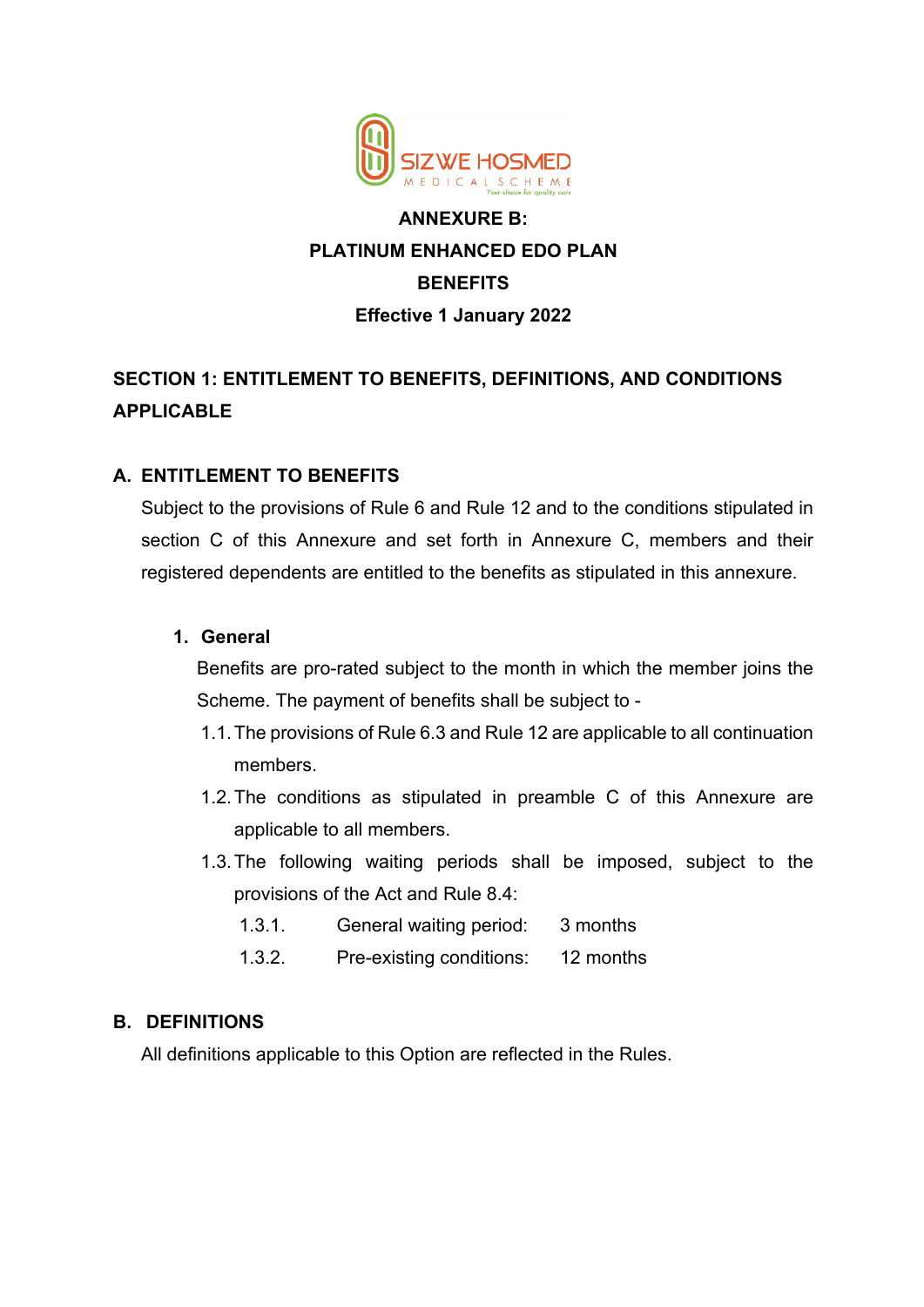# **C. CONDITIONS APPLICABLE**

- 1. Where specifically indicated in this Annexure that a member's entitlement to benefits shall be subject to such healthcare management programme the member shall be obliged to furnish any information required by the scheme to perform its duties.
- 2. Specifically, in the case of the hospital benefit management programme, the scheme may require particulars of diagnosis, clinical investigations, procedures and treatment by the attending medical practitioner of the beneficiary prior to and during admission of the beneficiary to hospital.
- 3. All hospital admissions must be authorised. A co-payment of R1 500 will be applied if authorisation was not obtained prior to admission.
	- 3.1.This co-payment will be waived in the event of an emergency.
- 4. A co-payment of R12 000 is applicable in the event of a voluntary use of a non-network hospital
	- 4.1.This co-payment will be waived in the event of an involuntary use of a non-network hospital such as in an emergency.
- 5. Hospital stay is subject to Case Management protocols. 5.1.Frail care is not a covered benefit.
- 6. Day procedures and minor procedures are only payable at Day Hospital or doctors' rooms.
	- 6.1.Where a day procedure is done at a place outside the Day Hospital, it will be payable up to the cost of the day hospital, unless no day hospital is available.
	- 6.2.Where a minor procedure is done at a place outside the doctors' rooms it will be payable up to the cost of the doctors' rooms.
	- 6.3.Back and Neck Preventative Programme:
	- 6.3.1 Authorisation for spinal surgery for the treatment of chronic back and/or neck pain are subject to managed care protocols.
		- 6.3.2 Managed care may request adherence to conservative clinical treatment prior to authorising surgery.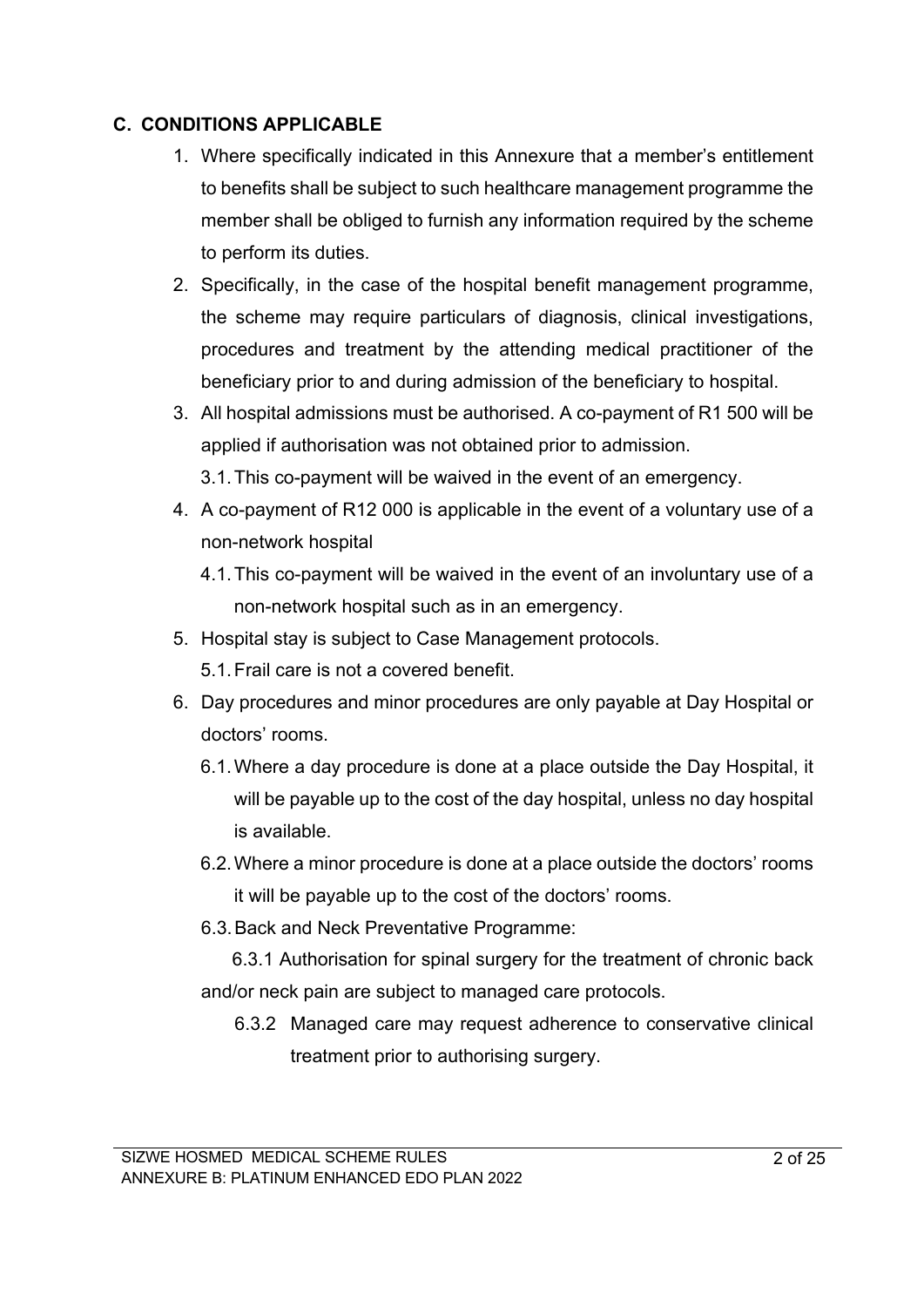# **SECTION 2: SCHEDULE OF BENEFITS**

## **D. OUT OF HOSPITAL BENEFITS**

### **D1.Prescribed Minimum Benefits (PMB):**

In accordance with the Medical Schemes Act, costs will be covered related to the diagnosis, treatment and care of the following conditions as updated by the Council for Medical Schemes (https://www.medicalschemes.com):

- i. medical emergencies,
- ii. chronic conditions as listed in the Chronic Disease List (CDL),
- iii. and medical conditions listed in the Diagnosis Treatment Pairs (DTPs),.

This definition shall apply whenever "PMB applicable" appears in the definition of benefits below. Managed care clinical protocols and designated service provider (DSP) networks are applicable.

# **D2. DAY-TO-DAY BENEFITS**

2.1.The following benefits are covered subject to day-to-day benefit limitations: General Practitioners, Specialists (excludes Psychiatrists), Physiotherapists, Radiologists, Pathologists and Acute Medicines

|                                    | Limit               |
|------------------------------------|---------------------|
| Member without dependents          | R <sub>11</sub> 362 |
| Member with one dependent          | R <sub>16</sub> 287 |
| Member with two dependents         | R <sub>18</sub> 740 |
| Member with three dependents       | R <sub>20</sub> 392 |
| Member with four dependents        | R22 855             |
| Member with five dependents        | R <sub>25</sub> 329 |
| Member with six or more dependents | R27 639             |

### **D3.GENERAL PRACTITIONERS**

3.1.100% Sizwe Hosmed rates for visits by general practitioners in the supplier's room or patient's home subject to the number of GP visits stipulated below.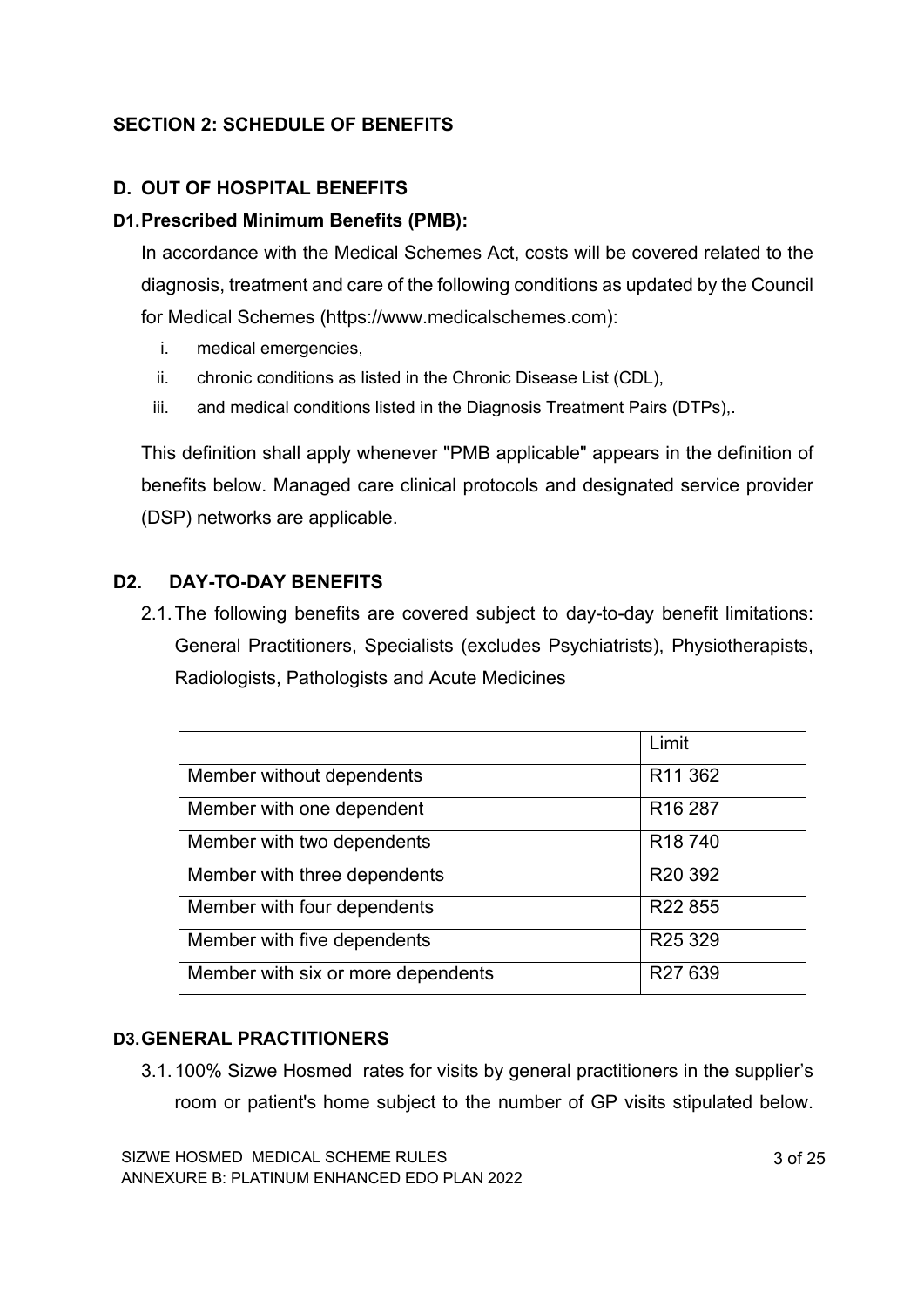The benefits are subject to availability of funds in the day to day limit described in D2D2 above. PMB applicable.

|                                    | Number of visits |
|------------------------------------|------------------|
| Member without dependents          | 7                |
| Member with one dependent          | 14               |
| Member with two dependents         | 16               |
| Member with three dependents       | 18               |
| Member with four dependents        | 20               |
| Member with five dependents        | 21               |
| Member with six or more dependents | 22               |

## **D4.**Covid Benefit

4.1.1. Covid benefit provides for the following:

4.1.2. Covid Vaccine as approved by SAPRA (South African Health Products Regulatory Authority)

- 4.1.3. Pathology Covid test as approved by CMS regulation
	- 4.1.4 In-Hospital treatment for Covid pneumonia

# **D5.SPECIALISTS**

- 5.1.100% Sizwe Hosmed rates for consultations and visits to specialists, subject to the stipulated number of specialists visits below, except in cases of emergencies and PMBs subject to overall day-to-day limit subject to overall day-to-day limit. PMB applicable.
- 5.2.Payment of specialist visits are subject to referral by a GP, with the exception of:
	- 5.2.1. Follow-up visits
	- 5.2.2. Emergencies
	- 5.2.3. Gynaecologist visits
	- 5.2.4. Paediatrician visits for babies up to the age of 12 months
- 5.3.Psychiatrists are excluded from this benefit and are covered under paragraph
	- D.D16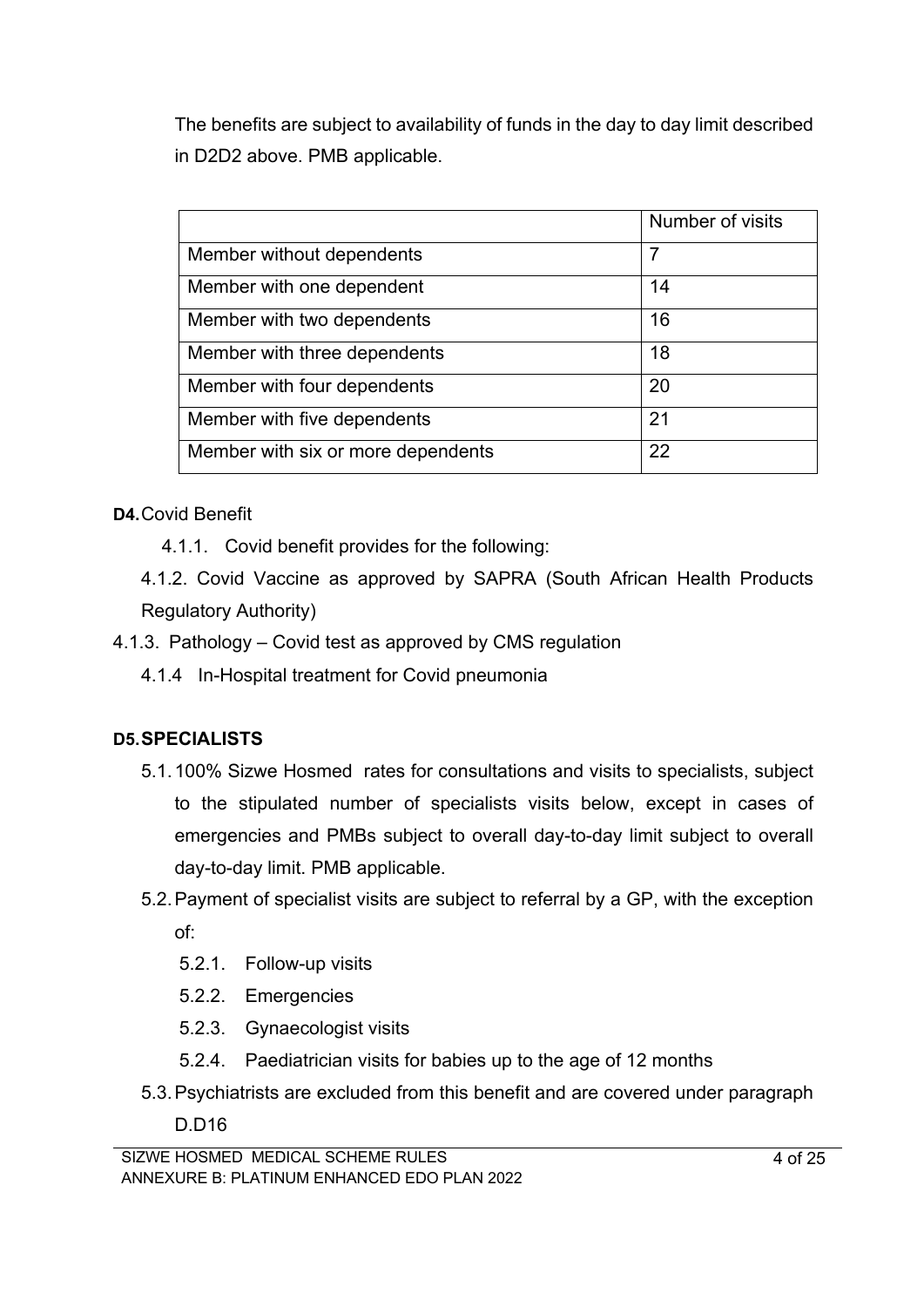|                                    | Number of visits |
|------------------------------------|------------------|
| Member without dependents          | 4                |
| Member with one dependent          | 8                |
| Member with two dependents         | 9                |
| Member with three dependents       | 10               |
| Member with four dependents        | 11               |
| Member with five dependents        | 12               |
| Member with six or more dependents | 13               |

## **D6.PHYSIOTHERAPIST**

6.1.100% Sizwe Hosmed rates subject to the limit set out in the day-to-day benefits above. PMB applicable.

# **D7.RADIOLOGY AND RADIOGRAPHY**

# 7.1.**General Radiology**

- 7.1.1. 100% Sizwe Hosmed rates for general diagnostic radiology subject to managed care guidelines and protocols
- 7.1.2. Tests related to oncology for registered beneficiaries are covered as part the Oncology Management Programme

# 7.2.**Specialised Radiology**

7.2.1. (MRI/CAT scan/Angiogram) subject to an overall combined in and out hospital limit of R32 794 per family per year

# 7.3.**Interventional Radiology**

7.3.1. Refer to paragraph E.11.3.

# **D8.PATHOLOGY**

- 8.1.100% Sizwe Hosmed rates for blood and histology tests and other pathology tests performed by a GP, medical specialist or the medical technician and private nurse practitioner subject to managed care guidelines and protocols
- 8.2.Pathology tests related to oncology and HIV/AIDS for registered beneficiaries are covered as part of the Disease Management Programme. PMB applicable.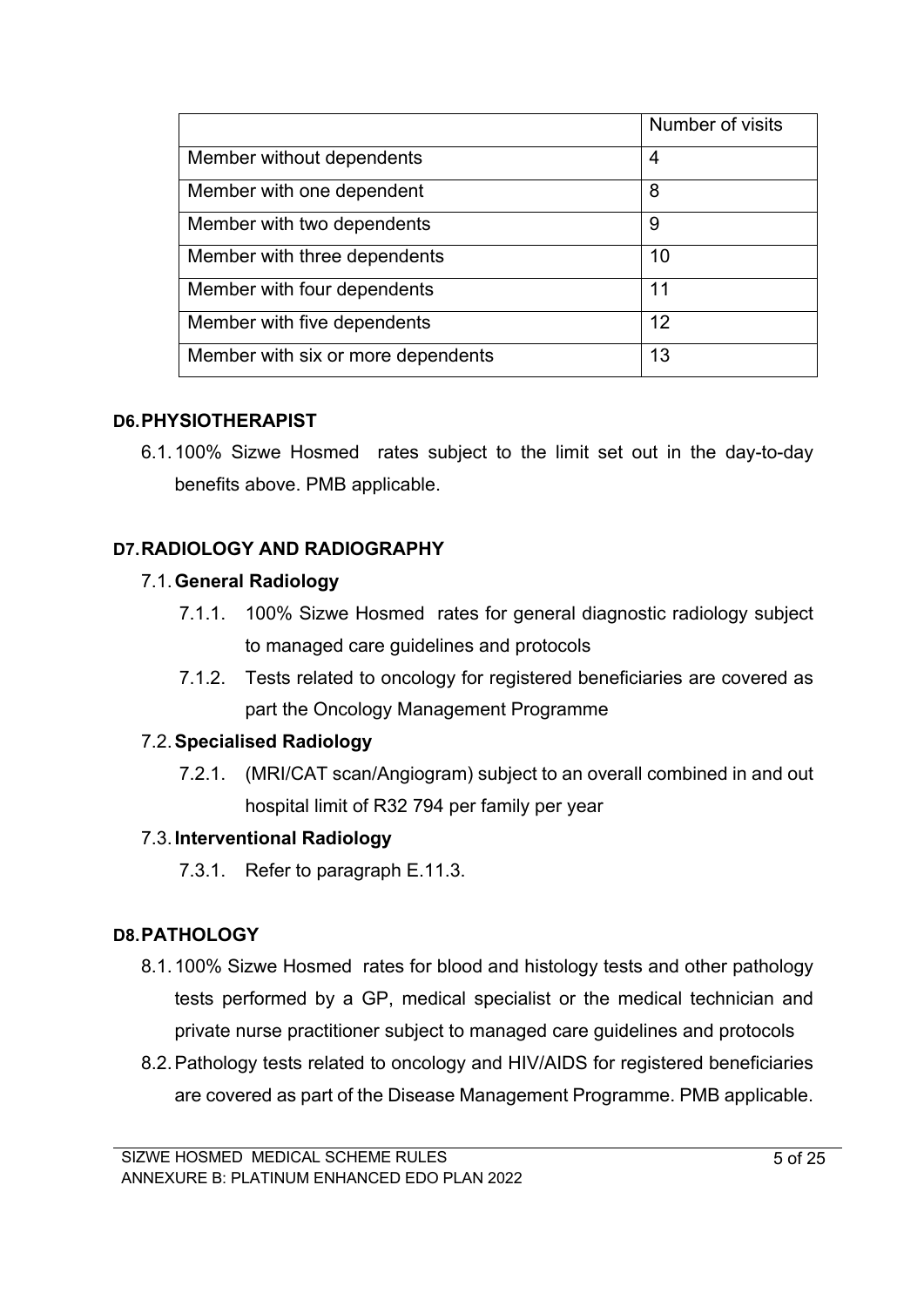### **D9.ACUTE MEDICINE**

9.1.Concurrently with the limits shown below, benefits for acute medication and pharmacy advised therapy (PAT) are subject to the overall day-to-day limit. Benefits will be exhausted when set limit is reached

|                                    | Sub-limit          |
|------------------------------------|--------------------|
| Member without dependents          | R <sub>3</sub> 952 |
| Member with one dependent          | R6 021             |
| Member with two dependents         | R7 115             |
| Member with three dependents       | R7 651             |
| Member with four dependents        | R8 757             |
| Member with five dependents        | R9 030             |
| Member with six or more dependents | R9 304             |

9.2.This benefit is subject to the conditions stipulated below:

- 9.2.1. The Pharmaceutical Benefit Management Programme;
	- 9.2.1.1. Reimbursement is at 100% SEP plus
		- 9.2.1.1.1. the dispensing fee as per the Department of Health's latest gazetted Dispensing Regulations, or
		- 9.2.1.1.2. as per the Sizwe Hosmed tariff as negotiated with the service provider;
- 9.2.2. Medicine must be prescribed by a person legally entitled to prescribe; and
- 9.2.3. Medicine used during an in-hospital event is excluded from this benefit.

### **D10. MATERNITY AND INFERTILITY**

### 10.1. **Antenatal Consultations**

- 10.1.1. 100% Sizwe Hosmed rates for antenatal consultations
- 10.1.2. Limited to nine (9) midwife, GP or Specialist antenatal visits per pregnancy, over and above the regular GP benefits as stated in paragraph D.D3 above,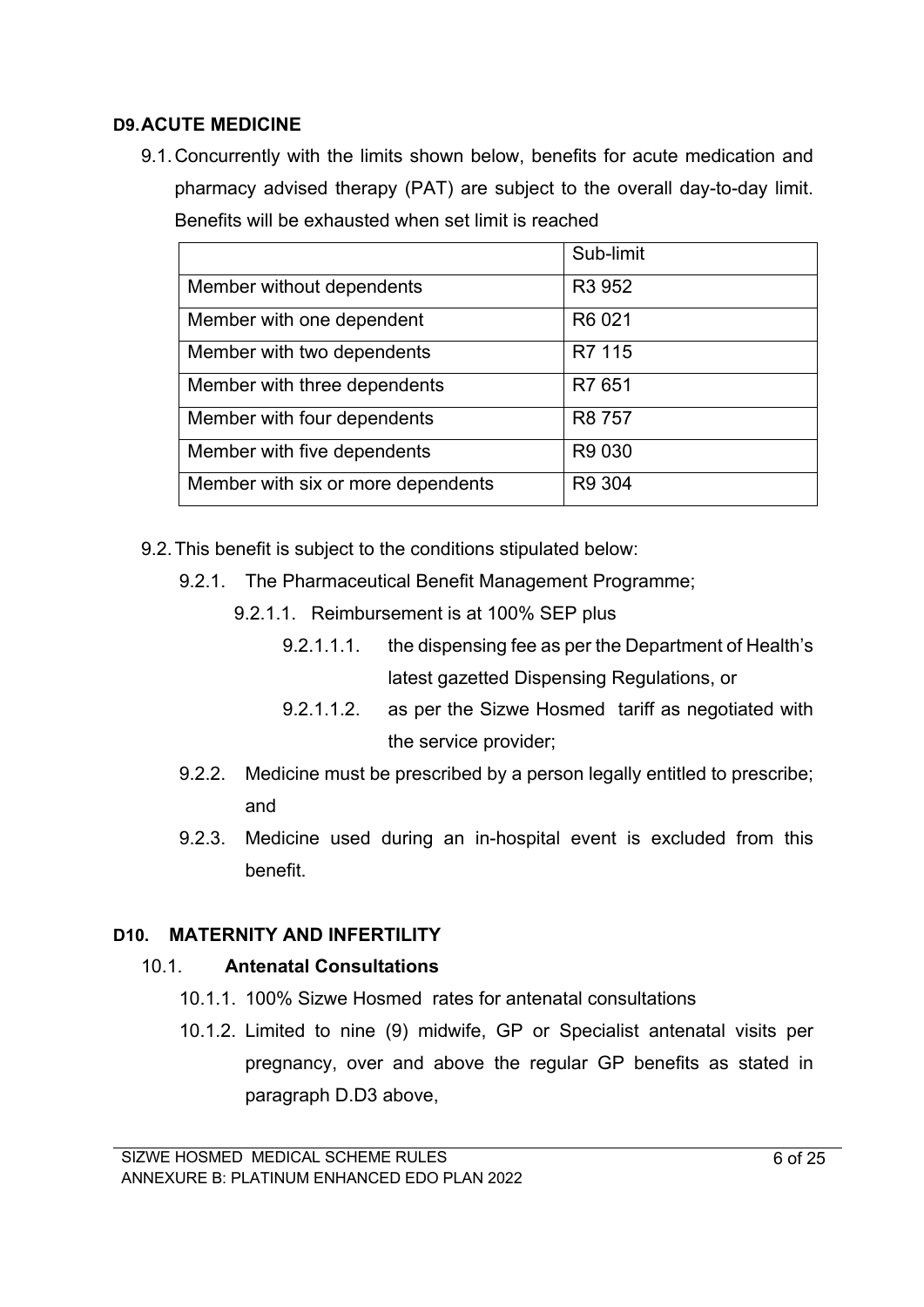10.1.3. Only four (4) specialist obstetrician visits per pregnancy at referral by the GP or midwife, over and above the regular specialist benefits as stated in paragraph D.D5.

## 10.2. **Pregnancy scan and tests**

- 10.2.1. 100% Sizwe Hosmed rates for pregnancy scans and the following pregnancy-related tests subject to registration for the maternity benefit management program:
	- 10.2.1.1. Two (2) Haemoglobin measurement tests,
	- 10.2.1.2. One (1) blood grouping test,
	- 10.2.1.3. One (1) VDRL test for syphilis and
	- 10.2.1.4. Two (2) HIV blood test over and above the regular pathology benefits in rule 1.1.5
	- 10.2.1.5. One (1) full blood count test
	- 10.2.1.6. Twelve (12) urine analysis tests
	- 10.2.1.7. Vitamins worth R114 paid from day to day benefit
	- 10.2.1.8. Two (2) 2D scans per pregnancy, excluding the diagnostic sonar. Scans paid at 2D rates as per negotiated rates with the provider.

### 10.3. **Infertility**

- 10.3.1. Covered in accordance with Code 902 M of the PMB Regulations.
	- 10.3.1.1. All investigations for an infertility condition will be covered in a DSP hospital and in accordance with the policies of the relevant Public Authorities.

# **D11. ADDITIONAL OUT OF HOSPITAL BENEFITS**

### 11.1. **Private Nurse**

- 11.1.1. Subject to benefits at Sizwe Hosmed Private Nurse rates and Pre-Authorisation.
- 11.1.2. Frail care is not a covered benefit.
- 11.1.3. Limit per year per family R7 826
- 11.1.4. PMB applicable

# 11.2. **Clinical and Medical Technologist**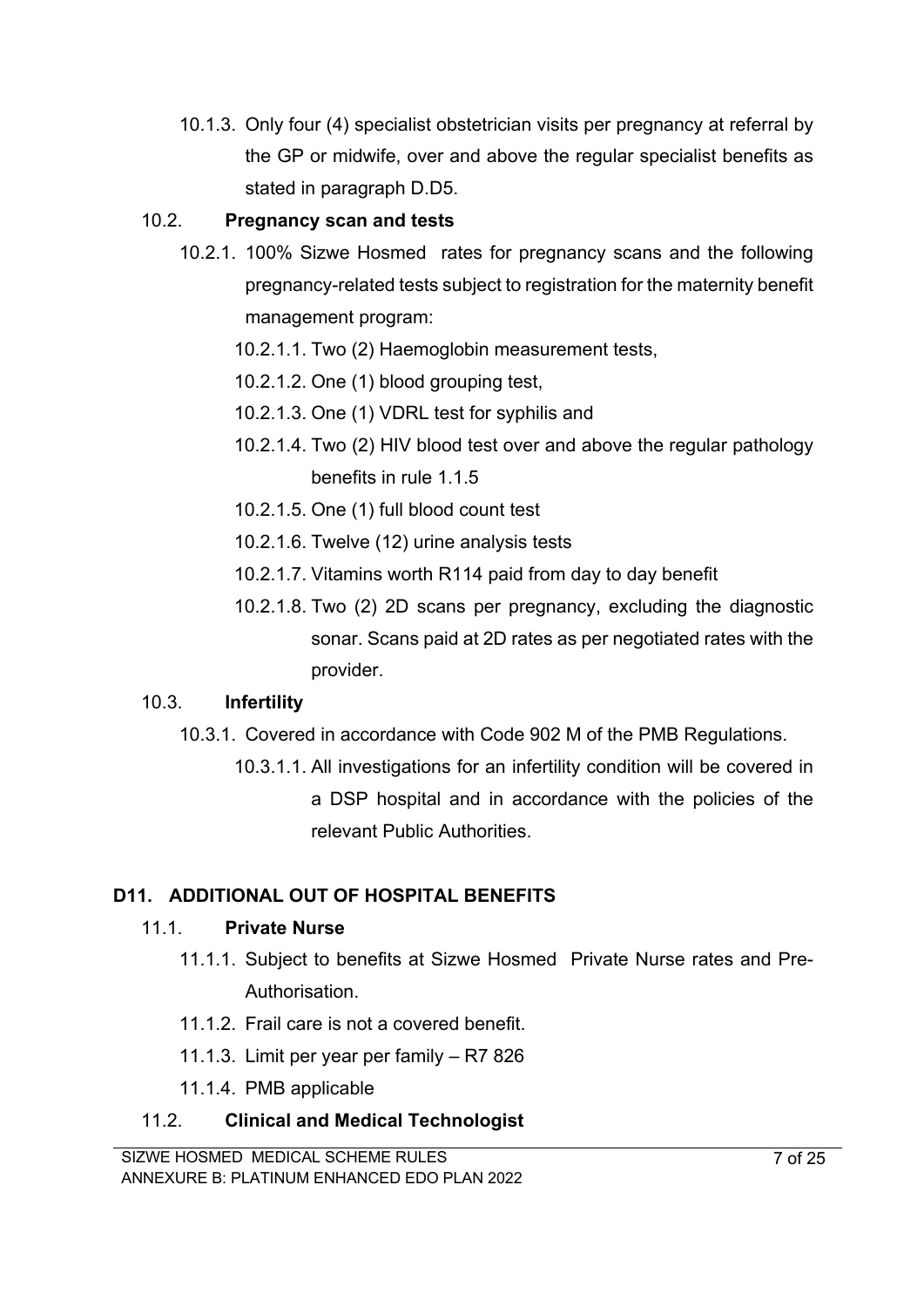- 11.2.1. 100% Sizwe Hosmed rates with the following annual limits per family included in the Auxiliary Services benefits 11.2.1.1. Member without a dependent: R1 751 11.2.1.2. Member with one or more dependent: R3 065
- 11.2.2. PMB applicable

#### **D12. AUXILIARY SERVICES**

- 12.1. Limited to speech therapy; podiatry; occupational therapy; social worker; dietetics; audiology, homeopathy; educational psychologist; biokinetist and registered counsellor subject to the provisions as stated below:
	- 12.1.1. 100% Sizwe Hosmed rates with the following annual limits per family:
	- 12.1.2. Member without a dependent: R1 740
	- 12.1.3. Member with one or more dependent: R3 053
- 12.2. PMB applicable

### **D13. ASSOCIATED HEALTH SERVICES**

#### 13.1. **Chiropractic and Homeopathy Treatment**

- 13.1.1. 100% Sizwe Hosmed rates limited to R1 500 per beneficiary per year
- 13.1.2. Medicines prescribed and dispensed fall within the benefit limit

#### **D14. CHRONIC MEDICINES**

- 14.1. Reimbursement is at 100% SEP plus the dispensing fee as per the Department of Health's latest gazetted Dispensing Regulations;
- 14.2. 100% negotiated tariff at Preferred Provider Network, subject to formulary and clinical protocols.
- 14.3. 100% cost for PMB.
- 14.4. Prescribed Minimum Benefits chronic conditions subject to preauthorisation and registration on the Chronic Medicine Programme, preferred providers as well as treatment protocols

### 14.4.1. **PMB Chronic Conditions**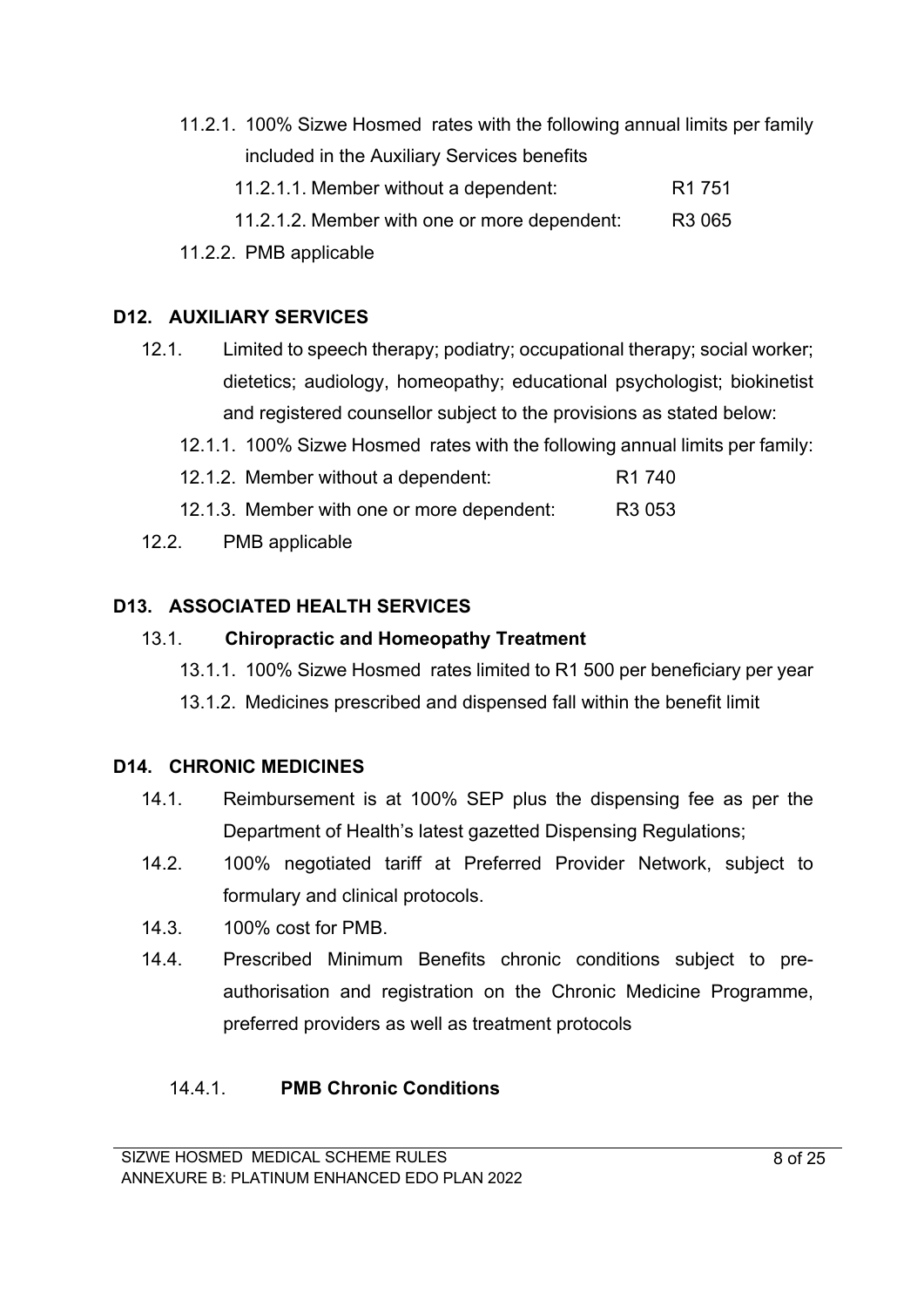- 14.4.1.1. Only the CDL and non-CDL conditions listed below will be covered at 100% of the cost of registered medicines prescribed by a person legally entitled to prescribe, provided that:
	- 14.4.1.1.1. The beneficiary is registered on the Chronic Disease Management Programme
	- 14.4.1.1.2. Where there is a generic equivalent the benefit shall not exceed the maximum retail price of the generic equivalent;
	- 14.4.1.1.3. Medicines prescribed are within the formulary and where the formulary is not adhered to, a reference price will be applied;
	- 14.4.1.1.4. Where medication prescribed is not authorised the benefit shall be at 100% of the cost and subject to and charged against the limits set below.

| Addison's disease             | <b>Epilepsy</b>              |  |
|-------------------------------|------------------------------|--|
| Asthma                        | Glaucoma                     |  |
| Bipolar mood disorder         | Haemophilia                  |  |
| <b>Bronchiectasis</b>         | <b>HIV/AIDS</b>              |  |
| Cardiac failure               | Hyperlipidaemia              |  |
| Cardiomyopathy                | Hypertension                 |  |
| Chronic obstructive pulmonary | Hypothyroidism               |  |
| disease (COPD)                |                              |  |
| Chronic renal disease         | Multiple sclerosis           |  |
| Coronary artery disease       | Parkinson's disease          |  |
| Crohn's disease               | Rheumatoid arthritis         |  |
| Diabetes insipidus            | Schizophrenia                |  |
| Diabetes mellitus types 1 & 2 | Systemic lupus erythematosus |  |
| Dysrhythmias                  | Ulcerative colitis           |  |

#### CDL conditions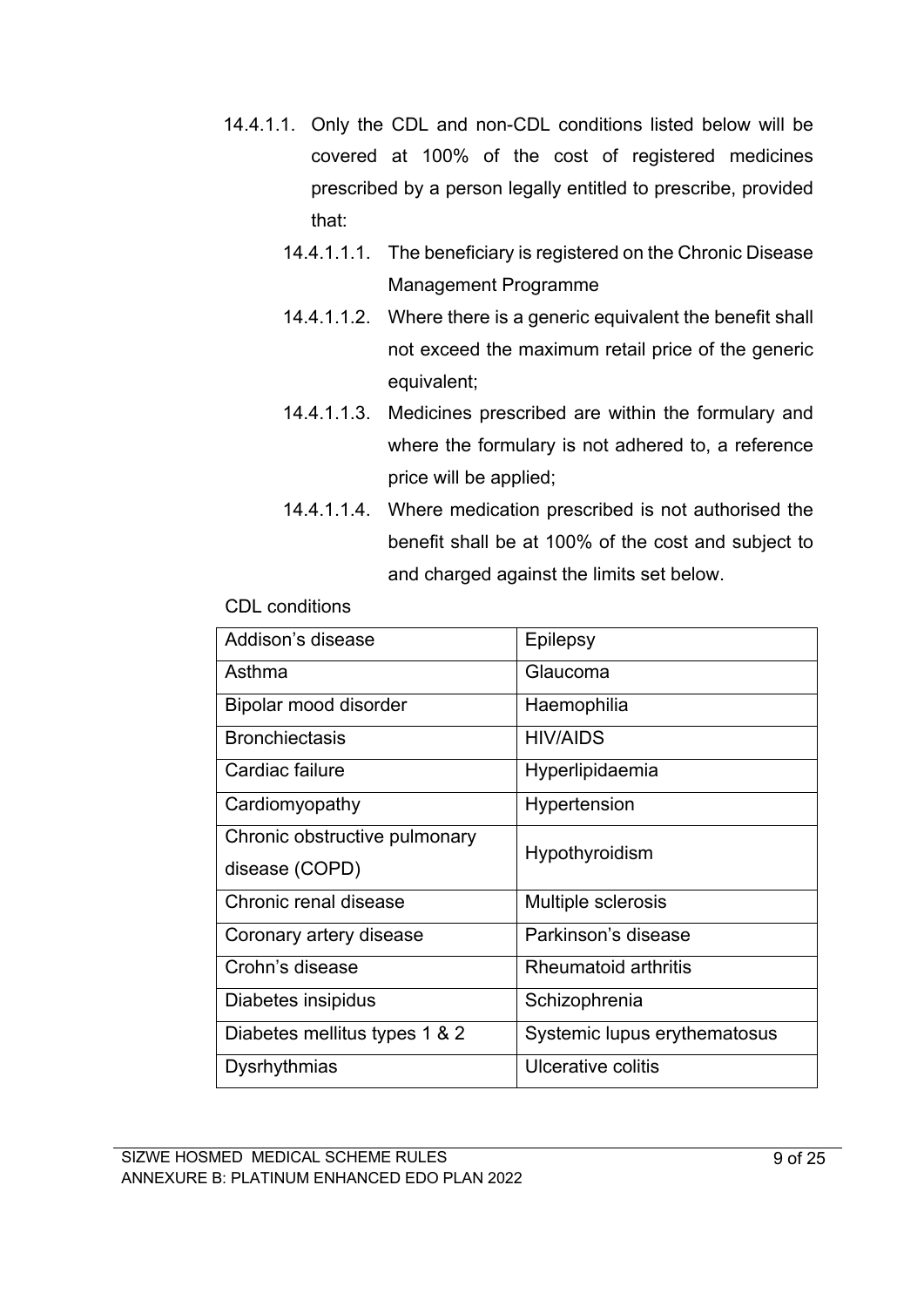Non-CDL conditions

| Allergic Rhinitis (ENT Treatment, | Hormone replacement therapy |
|-----------------------------------|-----------------------------|
| Paediatric Treatment)             | (HRT)                       |
| Anaemia: vitamin B12 deficiency   | Hypoparathyroidism          |
| Anti-phospholipid syndrome        | Gout                        |
| Aplastic anaemia                  | Iron deficiency anaemia     |
| Benign Prostatic Hypertrophy      | Osteo-arthritis             |
| Depression                        | <b>Stroke</b>               |
| Endocarditis                      |                             |

## 14.4.2. **Non-PMB Chronic Conditions**

14.4.2.1. Medicines are subject to approval and acceptance on the Chronic Medicine Programme, conditions and limits stipulated in the table below. Subject to a maximum of R6 393 per beneficiary.

|                                    | Limit                           |
|------------------------------------|---------------------------------|
| Member without dependent           | R6 393                          |
| Member with one dependent          | R <sub>12</sub> 807             |
| Member with two dependents         | R <sub>19</sub> 221             |
| Member with three dependents       | R <sub>25</sub> 6 <sub>25</sub> |
| Member with four dependents        | R32 028                         |
| Member with five dependents        | R38 453                         |
| Member with six or more dependents | R44 868                         |

### **D15. APPLIANCES**

- 15.1. 100% Sizwe Hosmed rate with the following annual limits per family:
	- 15.1.1. Member without a dependent: R1 740
	- 15.1.2. Member with one or more dependent: R3 053
- 15.2. Includes procurements towards the following devices and appliances subject to approval via managed care protocols:
	- 15.2.1. Nebulizer,

15.2.2. Glucometer,

SIZWE HOSMED MEDICAL SCHEME RULES ANNEXURE B: PLATINUM ENHANCED EDO PLAN 2022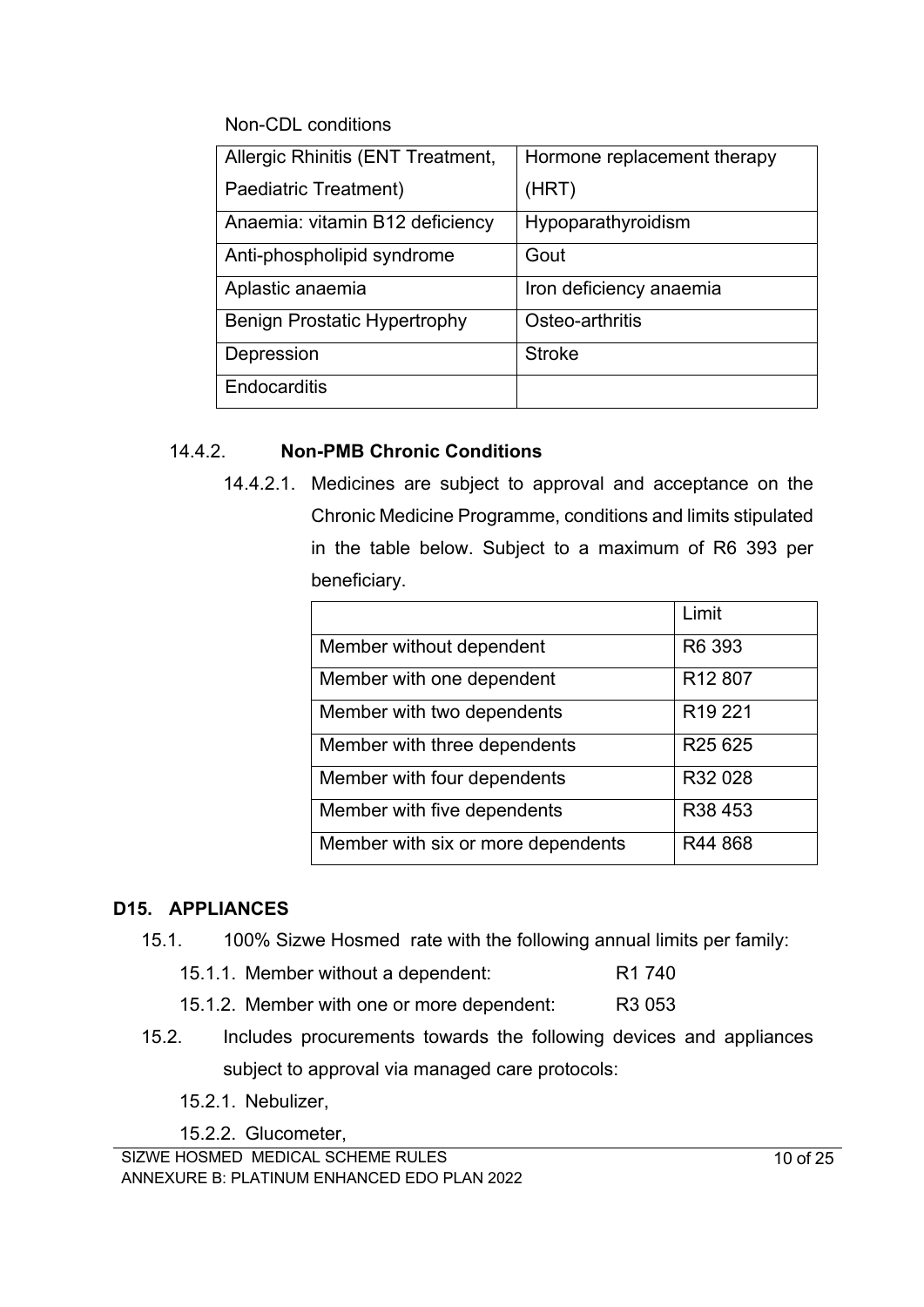- 15.2.3. Insulin pump and
- 15.2.4. blood pressure machines
- 15.2.5. Morphine pump,
- 15.2.6. C-PAP machine and
- 15.2.7. Other clinically appropriate unspecified appliance items.
- 15.3. Any appliance item is payable only once per year
- 15.4. The cost of C-PAP machines is payable from this benefit, subject to fulfilment of clinical criteria and procurement protocols
- 15.5. Prescribed Minimum Benefits apply. All items are payable at cost with no co-payment or deductibles, subject to minimum benefit package, preferred provider network and Managed Care clinical protocols

## **D16. MENTAL HEALTH**

- 16.1. Limited to Psychiatrists, Clinical and Counselling Psychologists for mental health disorders.
- 16.2. Benefit excludes services covered under the auxiliary benefit.
- 16.3. 100% Sizwe Hosmed rates subject to annual limit of R9 525 per family.
- 16.4. All consultations in doctors' rooms are paid at 100% Sizwe Hosmed rates subject to the mental health limit.
- 16.5. All PMBs are payable at cost with no co-payments or deductibles, subject to the minimum benefit package and managed care clinical protocols.

### **D17. PREVENTATIVE CARE**

### 17.1. **Wellness consultations:**

17.1.1. Subject to a family limit of R1 696 per family per year

### 17.2. **Wellness screening**

- 17.2.1. Includes the following tests:
	- 17.2.1.1. Blood sugar,
	- 17.2.1.2. Cholesterol,
	- 17.2.1.3. Blood pressure,
	- 17.2.1.4. Body Mass Index,
	- 17.2.1.5. HIV testing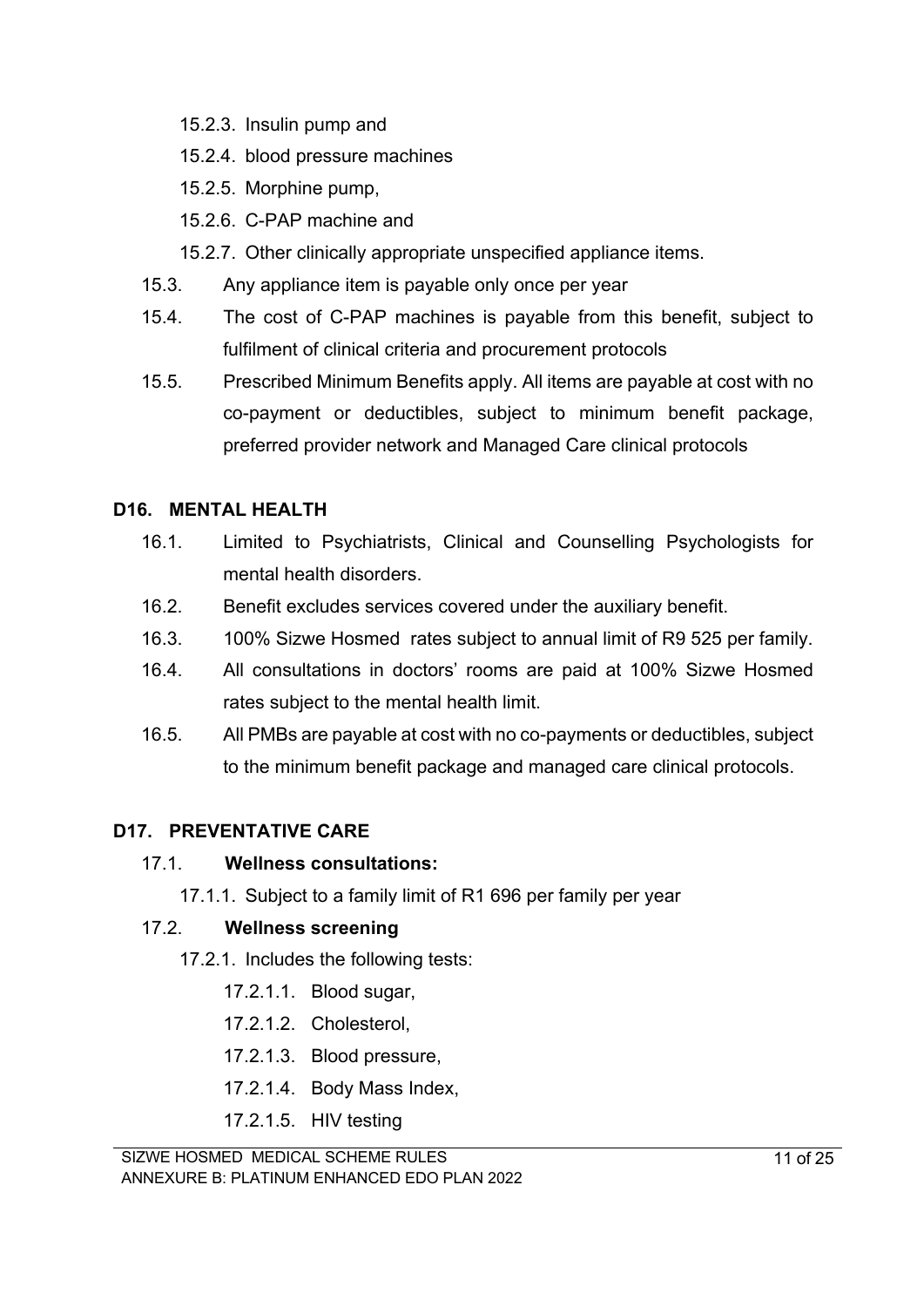- 17.2.2. One screening test per beneficiary per year covered
- 17.2.3. One consultation visit in doctors rooms
- 17.2.4. Limited to R295 per beneficiary per year at a Preferred Provider facility

## 17.3. **Other screening tests**

- 17.3.1. Cover limited to the following tests:
	- 17.3.1.1. Females:
		- 17.3.1.1.1. Mammogram every two (2) years for women above age 40 years:
		- 17.3.1.1.2. Pap smear every two (2) years for women above 21 years
	- 17.3.1.2. Males (above 40 years): Prostate-Specific Antigen test
		- 17.3.1.2.1. Limited to one test per beneficiary per year
		- 17.3.1.2.2. Subject to family limit of R2 332 per year

## 17.4. **Female Contraceptives**

17.4.1. Contraceptives limit of R3 021 per family per year subject to Managed Care protocols and formulary

## 17.5. **Vaccinations**

- 17.5.1. Flu vaccine
- 17.5.2. Pneumococcal vaccine
- 17.5.3. Human Papilloma Virus (HPV) vaccine
- 17.5.4. Immunisation for children six (6) years and younger,
- 17.5.5. Immunization permitted will be in line with those provided by the Department of Health, subject to family wellness screening family limit

# **D18. OPTICAL**

- 18.1. All sub-limits and rules specified are subject to Optical Benefit Management Program
	- 18.1.1. One set of Spectacle Lenses and one set of Frames, or one set of Contact Lenses per beneficiary every two (2) years
	- 18.1.2. Each beneficiary must choose either spectacles or contact lenses once every two (2) years
	- 18.1.3. Eye test; one (1) test per beneficiary per twenty-four (24) months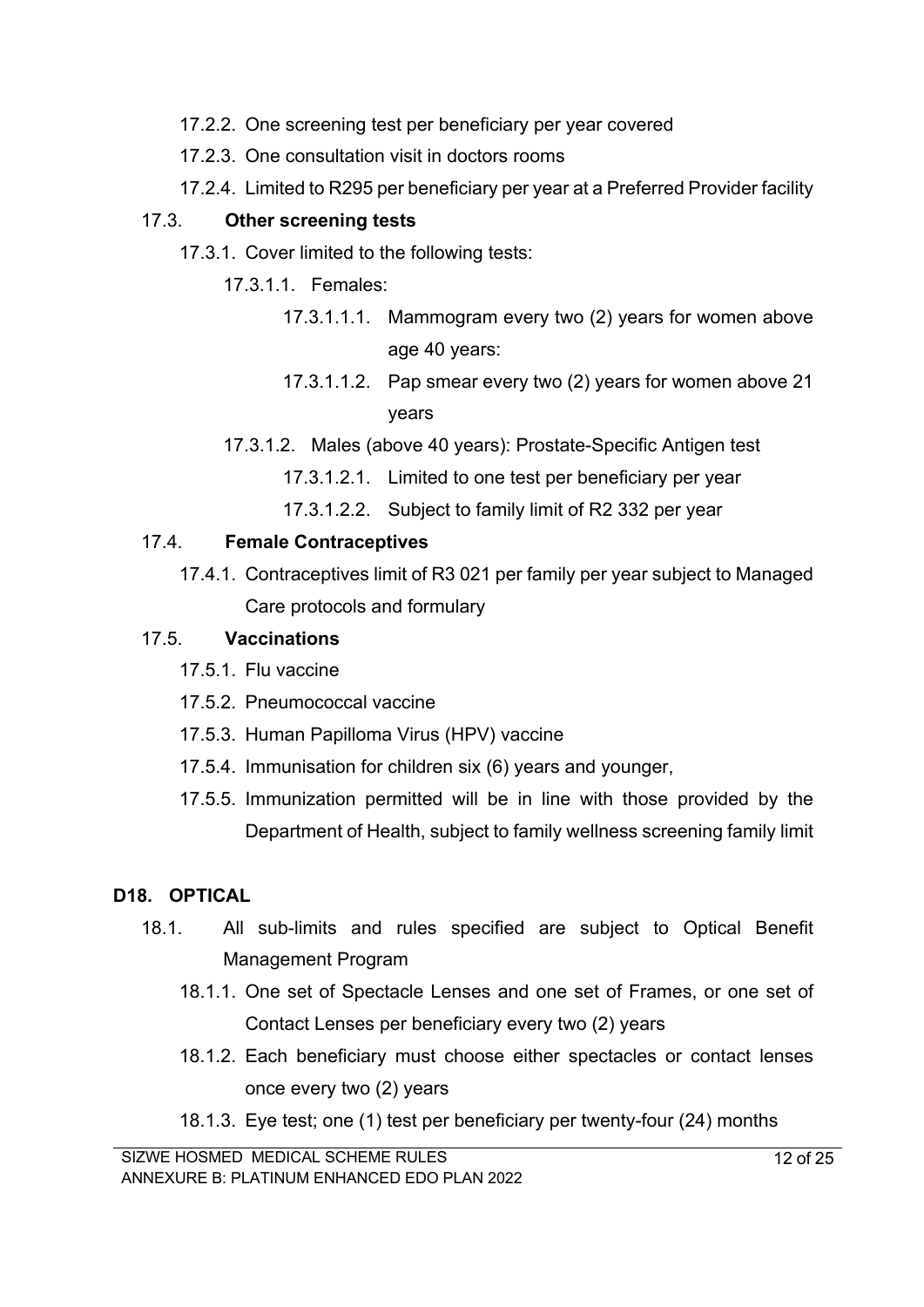#### 18.1.4. **Spectacles, lenses and frames**

18.1.4.1. 100% of Sizwe Hosmed rates for spectacles and lenses prescribed or supplied by a registered ophthalmologist, optometrist or supplementary optical practitioner

#### 18.1.5. **Visual examination**

18.1.5.1. If undertaken by a registered optometrist or ophthalmologist, shall be based on the Sizwe Hosmed rates. The benefit shall be 100% of the Sizwe Hosmed rate at the scheme's preferred provider network and shall be limited to one eye test per beneficiary per twenty-four months

#### 18.1.6. **Frames**

- 18.1.6.1. Limited to one pair per beneficiary per twenty-four (24) month period within the specified benefit. The difference, where applicable, is payable by the member directly to the supplier
- 18.1.6.2. The benefit is limited to one pair of spectacles per beneficiary per twenty-four (24) month period, except where two spectacles are approved by the Fund in place of a pair of spectacles with bifocal or multi focal lenses, after clinical motivation to the Fund by a registered optometrist or ophthalmologist
- 18.1.6.3. The benefit is limited to the negotiated tariffs for glass lenses
- 18.1.6.4. The benefit for bifocal or multi focal lenses shall be limited to the cost of 65-mm, bifocal lenses with a reading segment of 28 mm

### 18.1.7. **All add-ons:**

- 18.1.7.1. Generic add on tints up to 35% and Generic add on coatings (hard coatings and anti-reflex coatings) up to the benefit limit
- 18.1.7.2. Sunglasses and repairs to spectacles are excluded from benefits
- 18.1.7.3. Benefits shall not be granted for spectacles if a beneficiary has already received a benefit for contact lenses until twentyfour months has lapsed since the last claim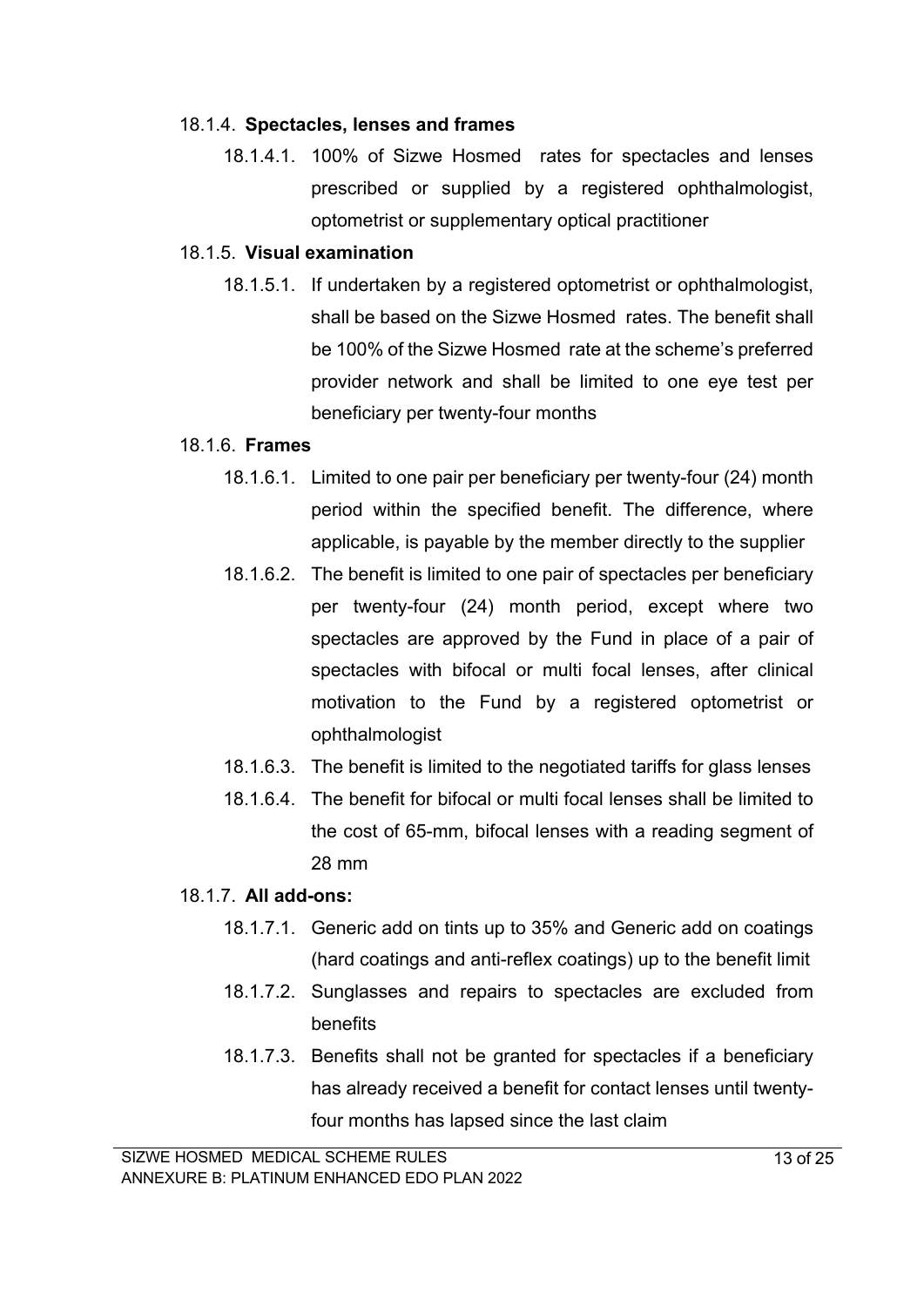18.1.7.4. Each claim for lenses/ frames must be submitted together with the lens prescription

#### 18.1.8. **Contact lenses**

- 18.1.8.1. Benefit payable and subject to the specified benefit limits for Spectacles Lenses and frames described below.
- 18.1.8.2. 100% of the Scheme rate of clear contact lenses if prescribed by a registered optometrist, or supplementary optical practitioner in accordance with the approved tariff for these service providers. Provided that:
	- 18.1.8.2.1. The application by a member be motivated by a recommendation from a registered optometrist or ophthalmologist that contact lenses are clinically essential as determined by the lens prescription on clinical/medical grounds and approved by the Fund
- 18.1.8.3. The benefit sub-limit is limited to
	- 18.1.8.3.1. one pair of permanent contact lenses per beneficiary per twenty-four (24) months period, or
	- 18.1.8.3.2. twenty-four (24) pairs of monthly disposable contact lenses per twenty-four (24) month cycle or
	- 18.1.8.3.3. daily disposable contact lenses per beneficiary per twenty-four (24) month cycle.
	- 18.1.8.3.4. Additional benefits may be approved on medical/clinical grounds if approved by the Fund.
- 18.1.8.4. In cases where contact lenses are not clinically essential and worn at the election of the member, the benefit shall be limited to the equivalent of two single vision glass lenses of 65 mm and a sphere of 2 dioptres plus the benefit amount of the frame, plus the cost of a refraction as a combined benefit.
- 18.1.8.5. Benefit shall not be granted for contact lenses if a beneficiary has already received a pair of spectacles in a given twentyfour (24) month period.
- 18.1.8.6. Contact lens cleaning materials are excluded from benefits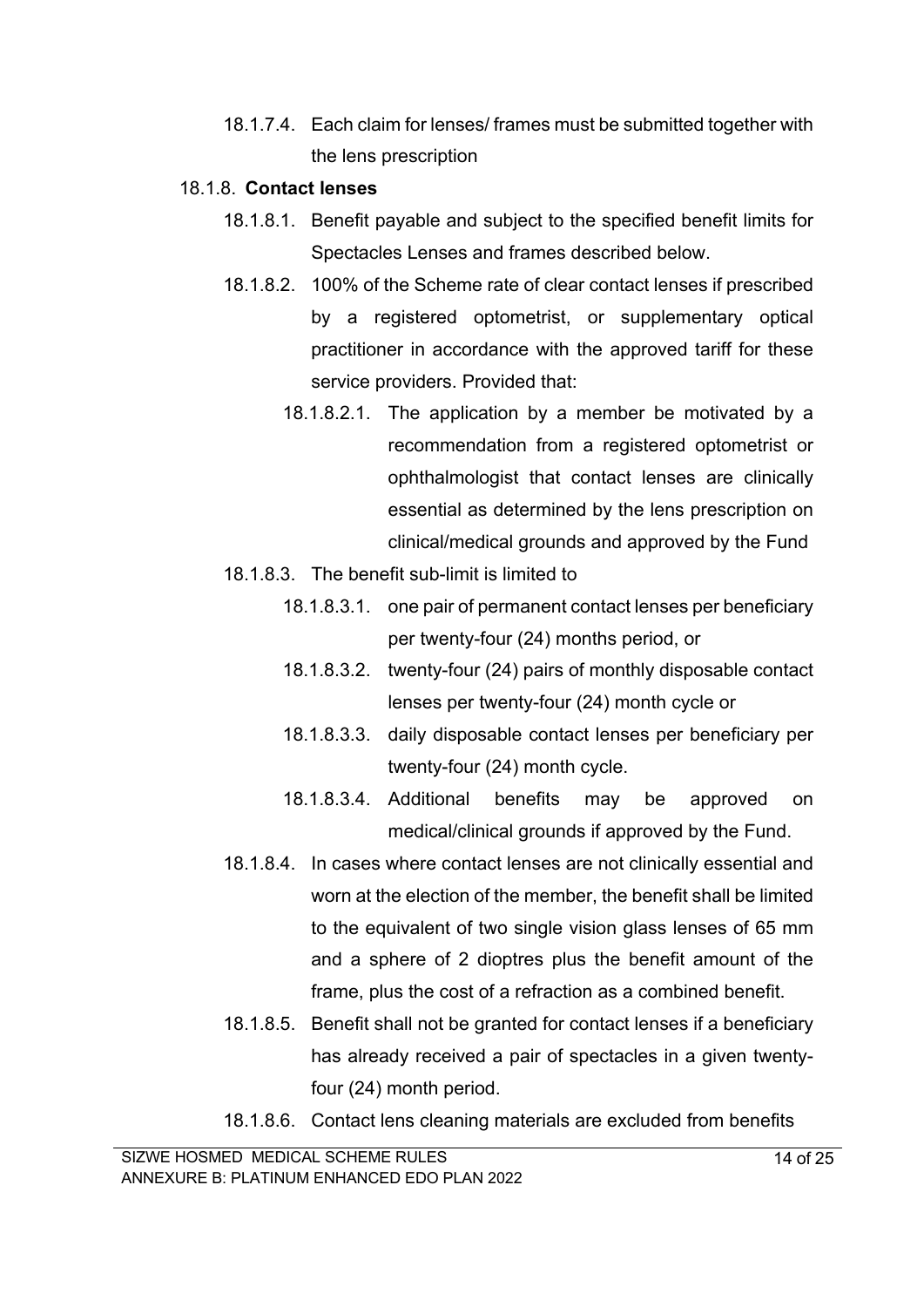## 18.2. **Spectacles Lenses and frames combined limit**

18.2.1. The benefits have limits per member per family of 100% Sizwe Hosmed tariff

| <b>Benefit Description</b> | <b>Limit per Beneficiary</b> |
|----------------------------|------------------------------|
| <b>Frames</b>              | R959                         |
| <b>Single Focus Lenses</b> | R202 per lens                |
| <b>Bi-focal Lenses</b>     | R438 per lens                |
| Multi-focal lenses         | R804 per lens                |
| <b>Contact Lenses</b>      | R <sub>1</sub> 738           |

18.2.2. Frames – 100% of the Sizwe Hosmed rate

18.2.3. Lens additions - subject to benefit cycle limit

## **D19. DENTISTRY**

Dentistry benefits are subject to a Dental Benefit Management Programme. Benefits are subject to managed care protocols and managed care interventions which may include the requirement of treatment plans and/or radiographs prior to benefit application. Fund exclusions apply to dental benefits. Refer to Annexure C for a detailed list of Fund exclusions.

Radiology and pathology are subject to the conditions and limits stipulated hereunder and in paragraphs E.11 and E.12 respectively.

### 19.1. **Conservative dentistry**

100% Sizwe Hosmed rates subject to managed care protocols for the following benefits:

- 19.1.1. Consultations: two (2) annual check-ups per beneficiary (once in six (6) months)
- 19.1.2. X-rays
	- 19.1.2.1. Intra-oral: benefit is subject to managed care protocols
	- 19.1.2.2. Extra-oral: one (1) per beneficiary in a three (3) year period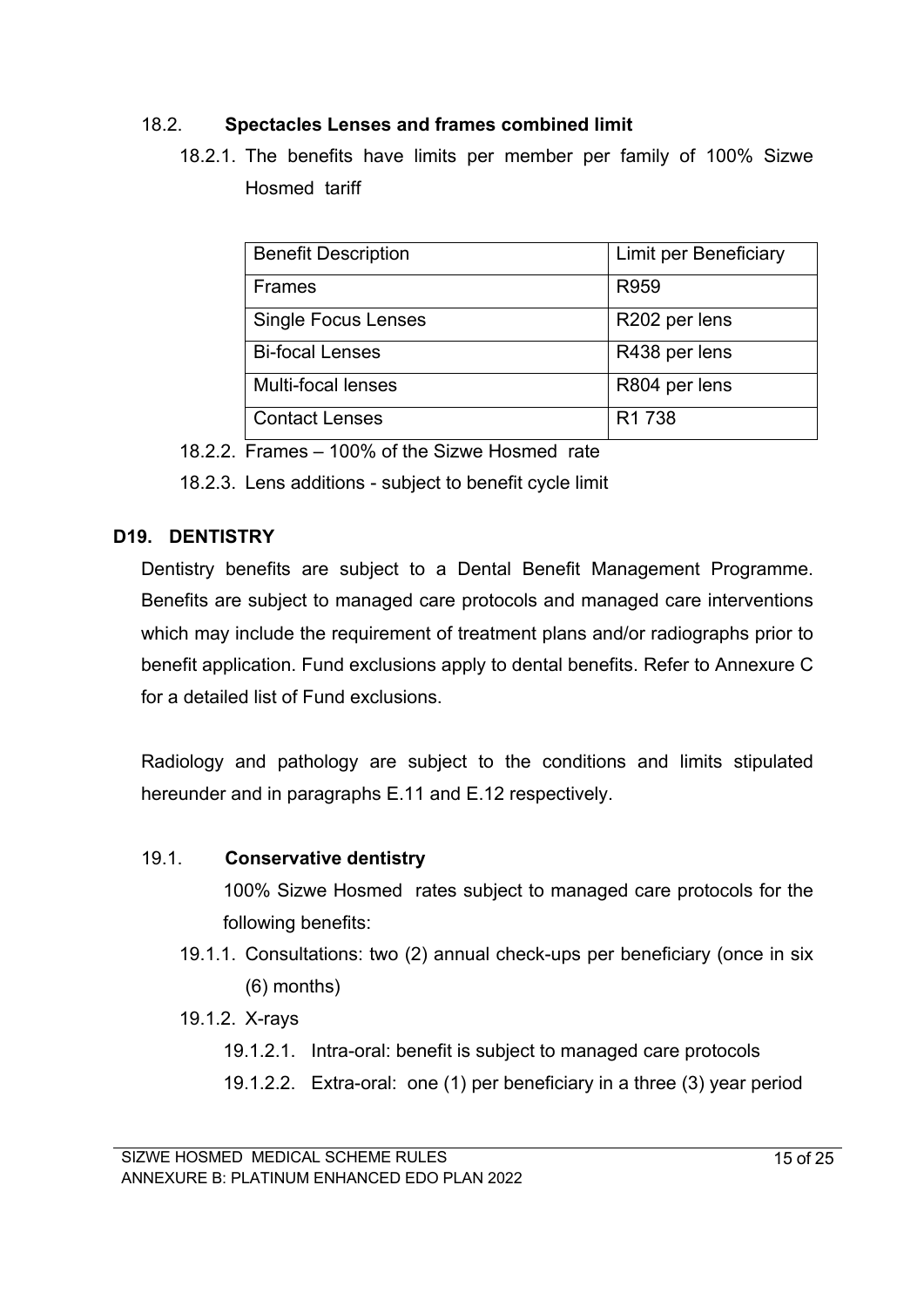- 19.1.3. Preventative care: two (2) annual scale and polish treatments per beneficiary (once in 6 months)
- 19.1.4. Benefit for fissure sealants is limited to beneficiaries younger than 16 years of age
- 19.1.5. Benefit for fluoride is limited to beneficiaries from age 5 and younger than 13 years of age.
- 19.1.6. Fillings: once per tooth in 720 days
- 19.1.7. Extractions
- 19.1.8. Root canal treatment: Managed Care Protocols apply. Excludes wisdom teeth (3rd molars) and primary (milk) teeth
- 19.1.9. Plastic dentures:
	- 19.1.9.1. One (1) set of plastic dentures, full or partial (an upper and a lower) per beneficiary in a 4-year period, subject to preauthorisation

# 19.2. **Specialised Dentistry**

100% of Sizwe Hosmed rates, pre-authorisation (where indicated) and managed care protocols. If authorisation is obtained after the procedure or treatment has been done, a 20% co-payment will apply to all related claims.

- 19.2.1. Partial chrome cobalt frame dentures and associated laboratory costs:
	- 19.2.1.1. 2 partial frames (an upper and a lower) per beneficiary in a 5 year period, limited to 1 family member per year
- 19.2.2. Crowns and bridges and associated laboratory costs:
	- 19.2.2.1. Pre-authorisation is required.
	- 19.2.2.2. 1 crown per family per year
	- 19.2.2.3. Once per tooth in a 5-year period
	- 19.2.2.4. Subject to managed care protocols
- 19.2.3. Implants and associated laboratory costs: No benefit
- 19.2.4. Orthodontics and associated laboratory costs:
	- 19.2.4.1. Subject to managed care protocols.
	- 19.2.4.2. Pre-authorisation is required.
	- 19.2.4.3. A 35% co-payment is applicable.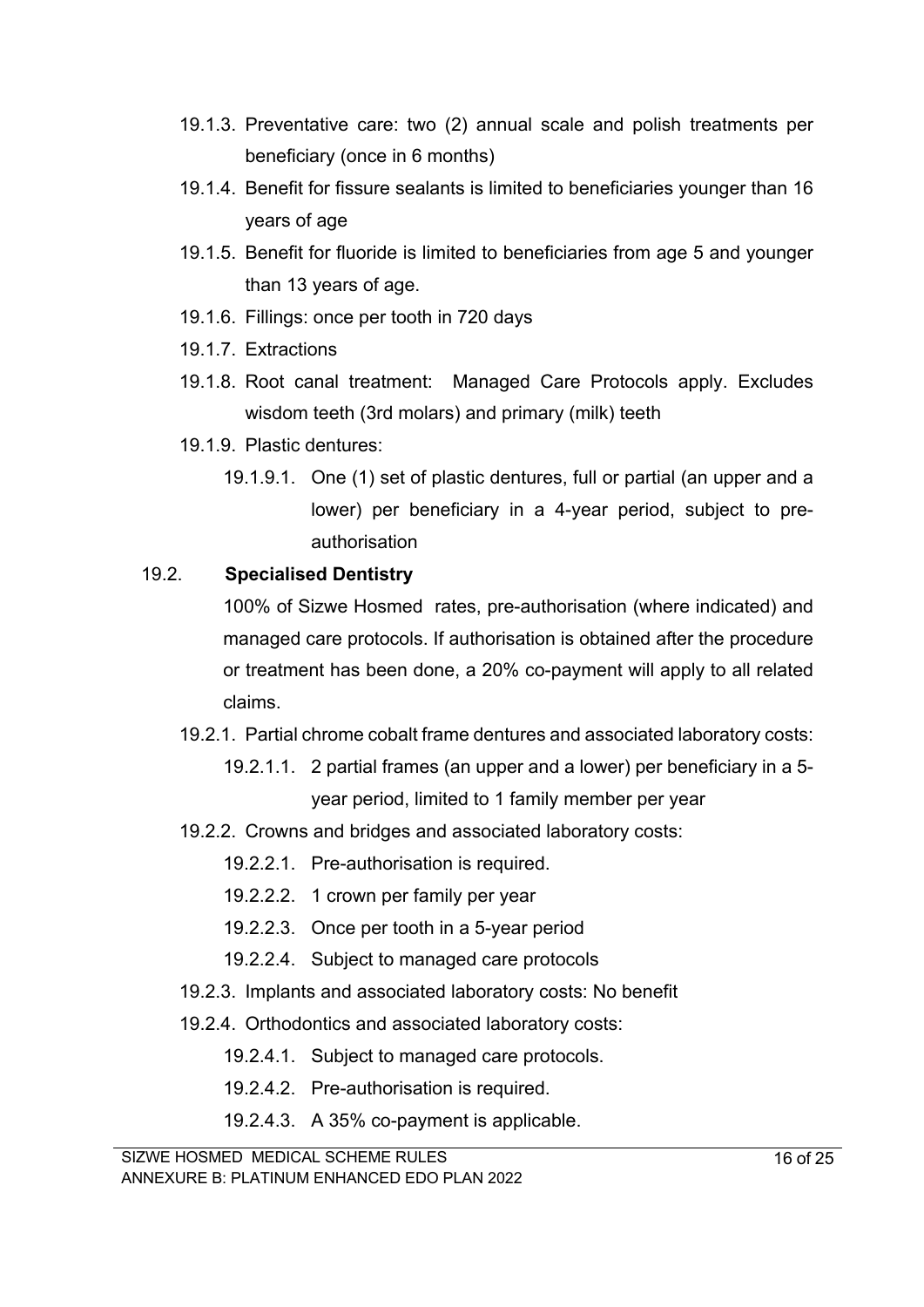- 19.2.4.4. Benefit for fixed comprehensive treatment is limited to individuals from age 9 to younger than 18 years of age.
- 19.2.5. Periodontics:
	- 19.2.5.1. Subject to registration on the Periodontal Programme
	- 19.2.5.2. Limited to conservative, non-surgical therapy only (root planning)
	- 19.2.5.3. Surgical periodontics: No benefit
- 19.2.6. Maxillofacial surgery and oral pathology in the dental chair:
	- 19.2.6.1. 100% of the Sizwe Hosmed rate, subject to managed care protocols
	- 19.2.6.2. Benefit for Temporo-Mandibular Joint (TMJ) therapy is limited to non-surgical intervention/treatments.
	- 19.2.6.3. The claims for oral pathology procedures (cysts and biopsies, the surgical treatment of tumours of the jaw and soft tissue tumours) will only be covered if supported by a laboratory report that confirms diagnosis.

## 19.3. **Dental Hospitalisation**

- 19.3.1. In-hospital treatment:
	- 19.3.1.1. Pre-authorisation is required, subject to managed care protocols.
	- 19.3.1.2. A co-payment of R1 000 per hospital admission applies, if a member opts to go to a day clinic (discipline 76/77) instead of a hospital (discipline 57/58), subject to the availability of a day clinic in his demographic area.
	- 19.3.1.3. No funding will be granted without pre-authorisation except in the case of an emergency. If authorisation is obtained after the procedure has been done, a 20% co-payment will be applied on the hospital account.
	- 19.3.1.4. General anaesthetic benefits are available for children under the age of 5 years for extensive dental treatment.
	- 19.3.1.5. General anaesthetic benefits are available for the removal of impacted teeth.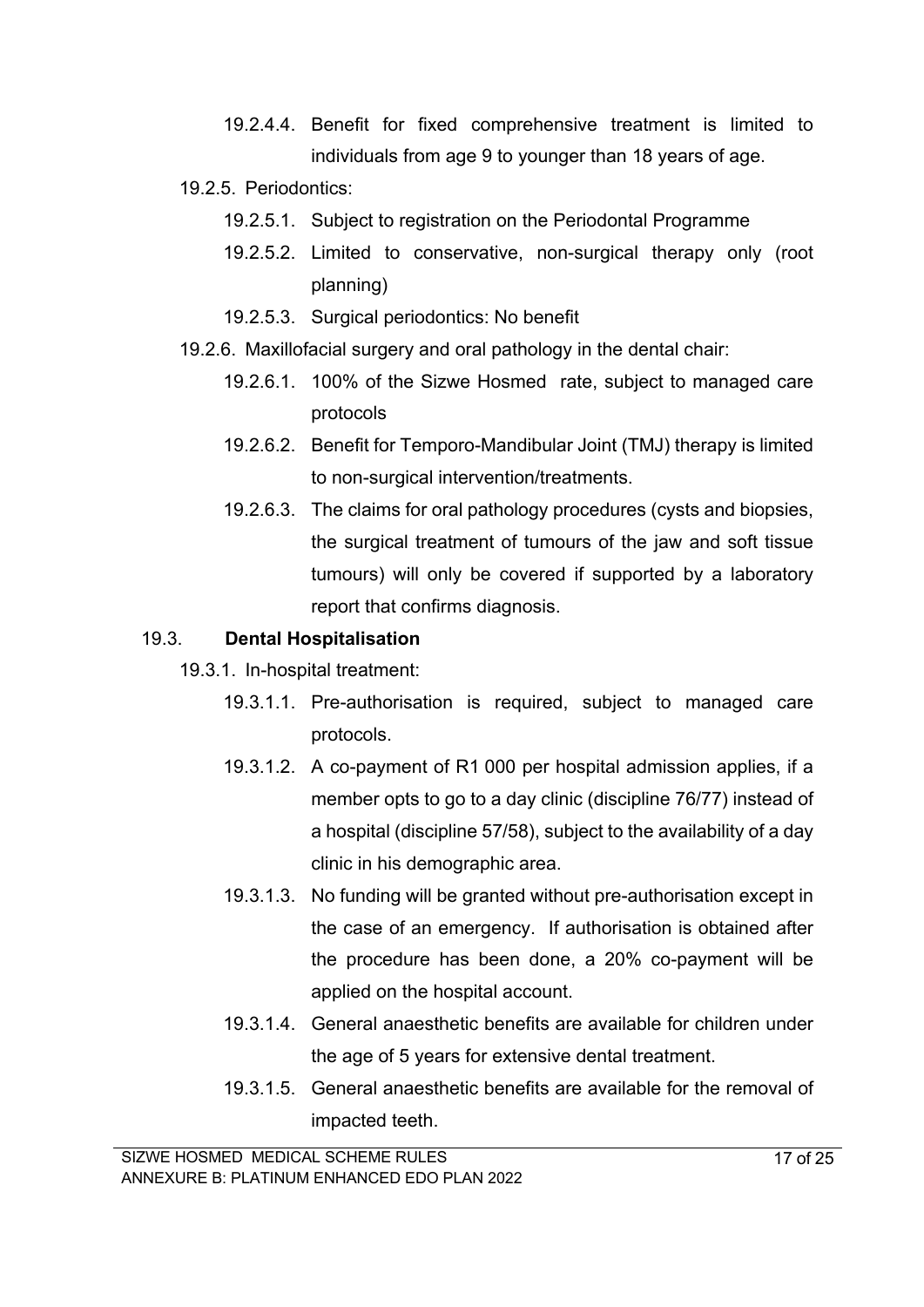- 19.3.1.6. Inhalation sedation in dental rooms:
	- 19.3.1.6.1. 100% of the Sizwe Hosmed rate; subject to managed care protocols
- 19.3.1.7. Moderate/deep sedation in dental rooms:
	- 19.3.1.7.1. 100% of the Sizwe Hosmed rate; subject to preauthorisation and managed care protocols.
	- 19.3.1.7.2. Limited to extensive dental treatment

### **D20. HEARING AIDS**

- 20.1. 100% of Sizwe Hosmed rate, subject to an annual limit of R13 858per family.
- 20.2. Only one hearing unit per beneficiary every three (3) years from date of acquisition and subject to pre-authorisation

### **D21. ACQUIRED IMMUNE DEFICIENCY SYNDROME (HIV/AIDS)**

21.1. Refer to paragraph 2.15

#### **D22. AMBULANCE SERVICES**

- 22.1. 100% cost as authorized by the contracted service provider
- 22.2. Authorisation for emergency transportation should be obtained within 24 hours
- 22.3. If services are not pre-authorised through the preferred provider, claims will not qualify for payment.

### **D23. NON-MOTORISED WHEELCHAIRS**

- 23.1. 100% Sizwe Hosmed rate with the following annual limit per family:
	- 23.1.1. Member with or without dependents: R3 634
- 23.2. Any wheelchair is payable once every 4 years, subject to the limits as stipulated above.
- 23.3. PMB applicable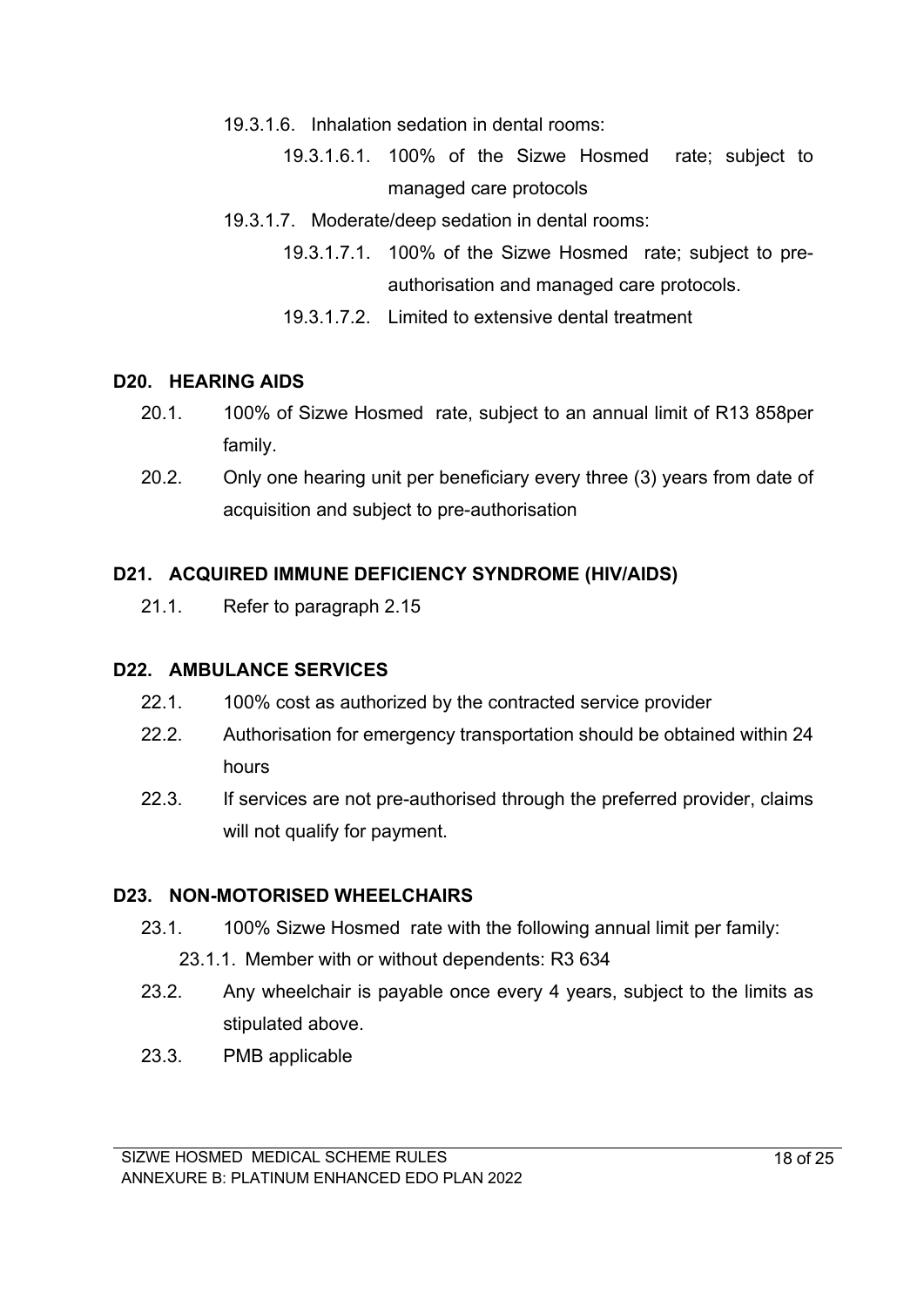# **E. IN-HOSPITAL BENEFITS**

### 1. **HOSPITALISATION FOR PRESCRIBED MINIMUM BENEFITS**

- 1.1. PMBs consist of the provision of the diagnosis, treatment and care costs of:
	- 1.1.1. The Diagnostic and Treatment Pairs and
	- 1.1.2. Any emergency medical condition
- 1.2. The level of health care provided in the state sector shall be used as the benchmark when determining PMB level of care.
- 1.3. The interpretation of the PMBs shall follow the predominant Public Hospital practice, as outlined in the relevant provincial or national public hospital clinical protocols, where these exist.
- 1.4. PMBs are subject to Pre-authorisation, Minimum Benefit Package, Designated Service Providers (DSP) and Treatment Protocols;
- 1.5. PMBs are covered in accordance with the provisions of Regulations 8 of the Medical Schemes Act;
- 1.6. Voluntary admissions to a non-DSP (non-network) hospital will be subjected to a co-payment as stipulated in Section **Error! Reference source not found.** "Conditions Applicable" of this annexure.
- 1.7.Care Plans (Chronic Treatment Plans) Benefit
	- 1.7.1. Follow up treatment plan benefit for chronic PMB conditions; these include follow up consultations, pathology tests and specialised tests relevant to specific PMB conditions as stipulated in paragraph E.1 but excluding additional PMBs (Depression and HRT). The benefit is subject to the number of consultations, and tests as per the schemes funding rules and protocols.

# **2. APPLICABLE CONDITIONS**

- 2.1.Hospitalisation Benefits are subject to pre-authorisation;
- 2.2.A co-payment of R1 500 is applicable if no authorization is obtained prior to admission except for emergencies
- 2.3.A co-payment of R12 000 is applicable in the event of a voluntary use of a nonnetwork hospital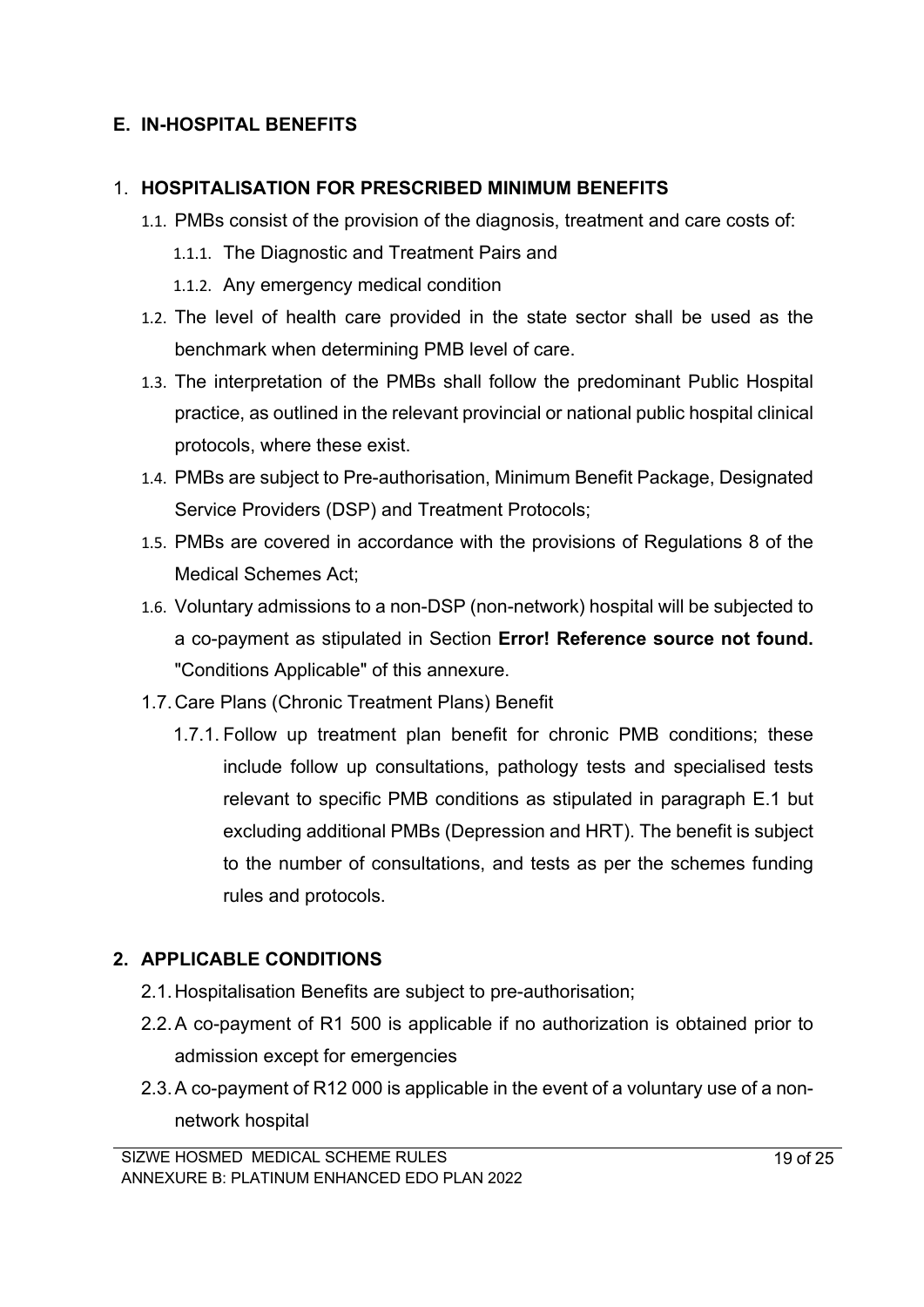- 2.3.1. This co-payment will be waived in the event of an involuntary use of a non-network hospital such as in an emergency.
- 2.4.100% of negotiated tariff for accommodation in general ward, high care ward and intensive care unit;
- 2.5.100% of negotiated tariff for theatre fees;
- 2.6.100% of negotiated tariff for medicines, materials and hospital equipment and the transport of blood;
- 2.7.Medicines given to a patient to take home limited to a supply of seven (7) days;
- 2.8.Overall hospital benefit includes rehabilitation and sub-acute care

# **3. ANNUAL LIMIT**

# 3.1.**Private Hospitals**

- 3.1.1. Subject to Pre-authorisation, and Managed Care Protocols.
- 3.1.2. Benefits have no limits and no specific Clinical limitations are applicable.
- 3.1.3. 100% cost for all PMB's where the negotiated rate is not applicable

# 3.2.**Private Hospitals – Outpatient Care**

- 3.2.1. 100% of the Sizwe Hosmed rate for out-patient services, materials and medicines at the negotiated tariffs.
- 3.2.2. 100% cost for all PMB's where the negotiated rate is not applicable

# 3.3.**Alternatives to Hospitalisation**

- 3.3.1. Subject to the hospital benefit management programme, disease management programme and the conditions and limits
- 3.3.2. 100% of negotiated rates for all service rendered by registered stepdown nursing. facilities, and rehabilitation centres.
- 3.3.3. Hospice at 100% of cost.
- 3.3.4. 100% Sizwe Hosmed rates for services rendered under Home Care in lieu of hospitalisation subject to managed care protocols and preferred provider arrangements

# **4. IN – HOSPITAL GENERAL PRACTITIONERS**

4.1.Subject to the Hospital Benefit Management Programme;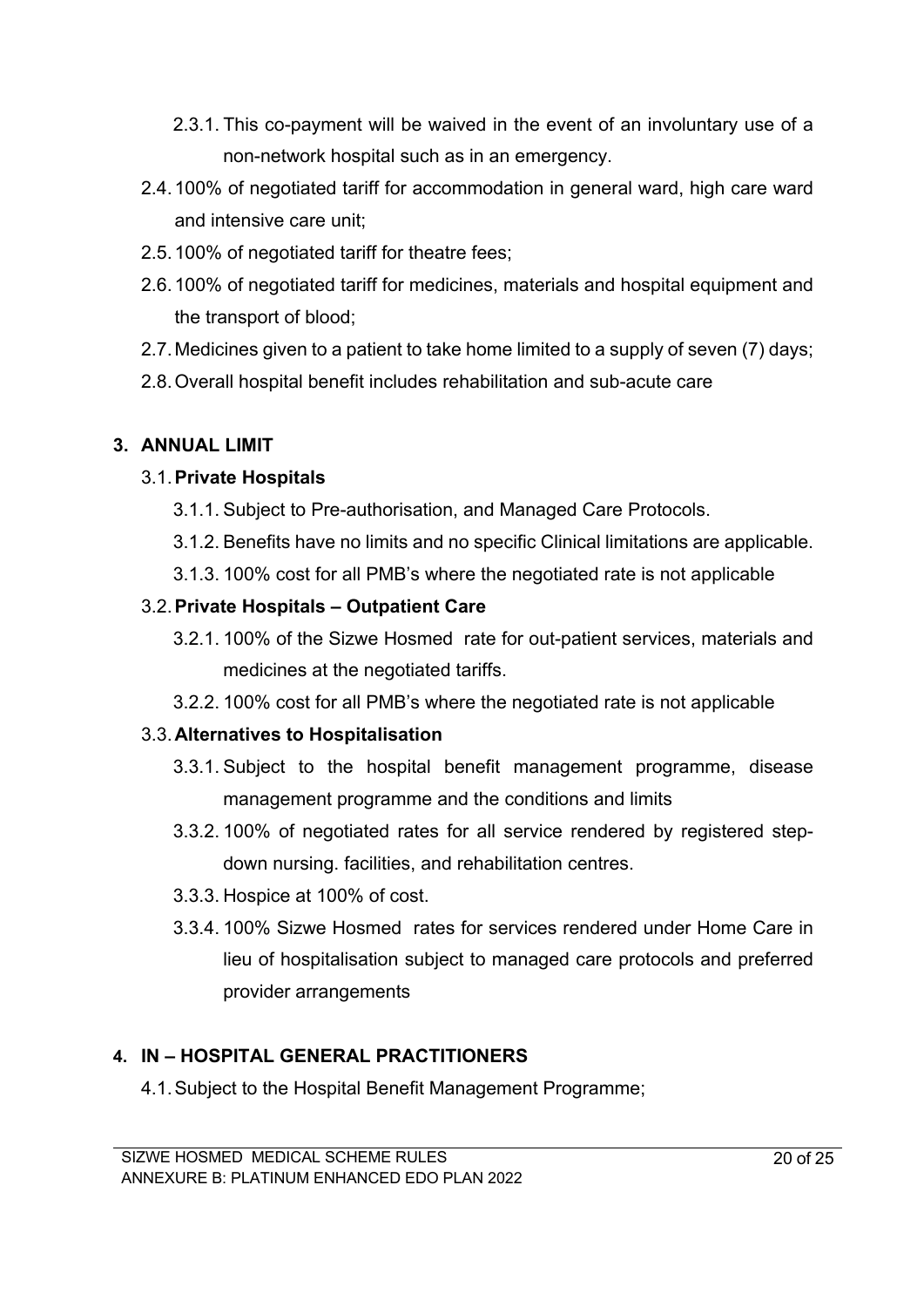4.2.100% of the Sizwe Hosmed rate for consultations and visits by General Practitioners in Hospital.

# **5. IN – HOSPITAL MEDICAL SPECIALISTS**

- 5.1.Subject to the Hospital Benefit Management Programme
- 5.2.100% of the Sizwe Hosmed rate for consultations and visits by Medical Specialists in Hospital.

# **6. IN – HOSPITAL AUXILIARY SERVICES AND PHYSIOTHERAPY**

# 6.1.**Auxiliary Services:**

- 6.1.1. Limited to the following: dietician, speech therapy, occupational therapy,
- 6.1.2. Subject to PMB, clinical protocols and pre-authorisation
- 6.1.3. 100% Sizwe Hosmed rates whilst hospitalised

# 6.2.**Physiotherapy:**

6.2.1. 100% Sizwe Hosmed rates whilst hospitalised, subject to managed care protocols

# **7. MATERNITY**

# 7.1.**Hospitalisation (Private Hospitals)**

- 7.1.1. Subject to the hospital benefit management programme and to the disease management programme and to the conditions and annual limits stipulated
- 7.1.2. 100% of cost for accommodation at general ward rates, theatre fees, labour ward fees, drugs, dressings, medicines and materials in a private or provincial hospital and 100% of the cost for drugs, dressings, medicines and materials supplied by a midwife.

# 7.2.**Delivery**

7.2.1. 100% of the cost for the delivery by a general practitioner, medical specialist or midwife and materials supplied.

# 7.3.**Post-Natal Services and Midwifery**

7.3.1. Subject to the hospital or maternity benefit management programme and to the disease management programme.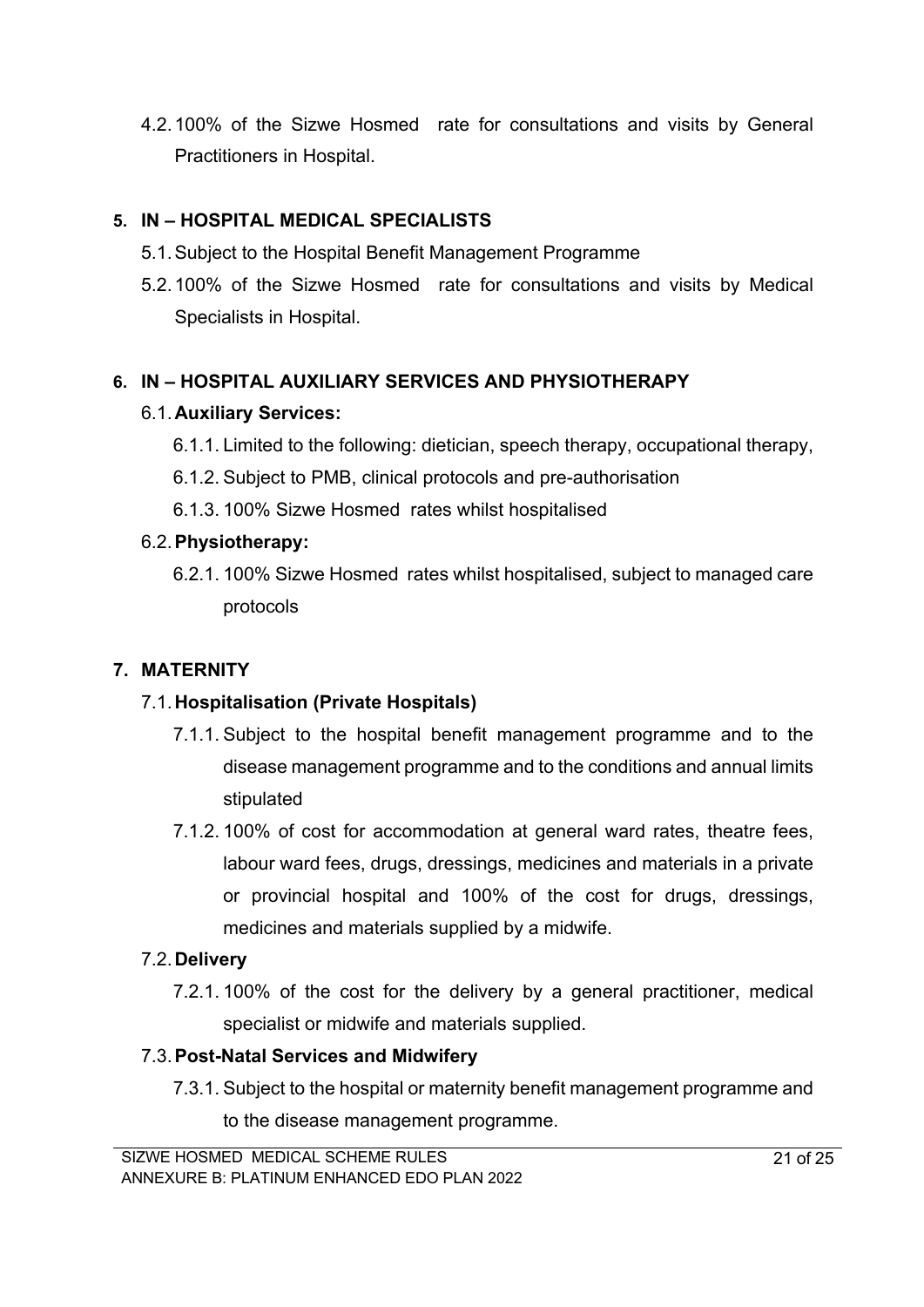7.3.2. 100% of the Sizwe Hosmed rate for post-natal care by a midwife or as an alternative to hospitalisation.

# **8. BLOOD TRANSFUSIONS AND BLOOD REPLACEMENT PRODUCTS:**

8.1.100% Sizwe Hosmed rates of blood transfusions and blood replacement products limited to PMBs.

# **9. PROSTHESIS**

- 9.1.Subject to pre-authorisation, treatment protocols and Prescribed Minimum **Benefits**
- 9.2.Surgical and non-surgical: 100% of the cost of prosthesis subject to an annual limit of R49 279 per family within hospital limit as stipulated.

# 9.3.**Internal Prosthesis**

- 9.3.1. Joints hip and knee (partial and total)
	- 9.3.1.1. Only one prosthesis and only one joint per year
- 9.3.2. Spine two (2) levels per year done in one procedure.
	- 9.3.2.1. Should more than two (2) spinal level be required, approval will be granted subject to managed care protocols
- 9.3.3. Cardiac (Pacemaker, internal defibrillators, grafts, valves)

9.3.3.1. Subject to benefits and PMB protocols apply

# 9.4.**External Prosthesis**

9.4.1. Subject to benefit limit and PMB protocols apply

# 9.5.**Stents**

- 9.5.1. Vascular stents two stents per family per year
- 9.5.2. Cardiac stents three stents per family per year

# 9.6.**Other**

9.6.1. Subject to benefit limit and PMB protocols apply

# 9.7.**Refractive Surgery Including Radial Keratotomy**

9.7.1. R7 290 per family per year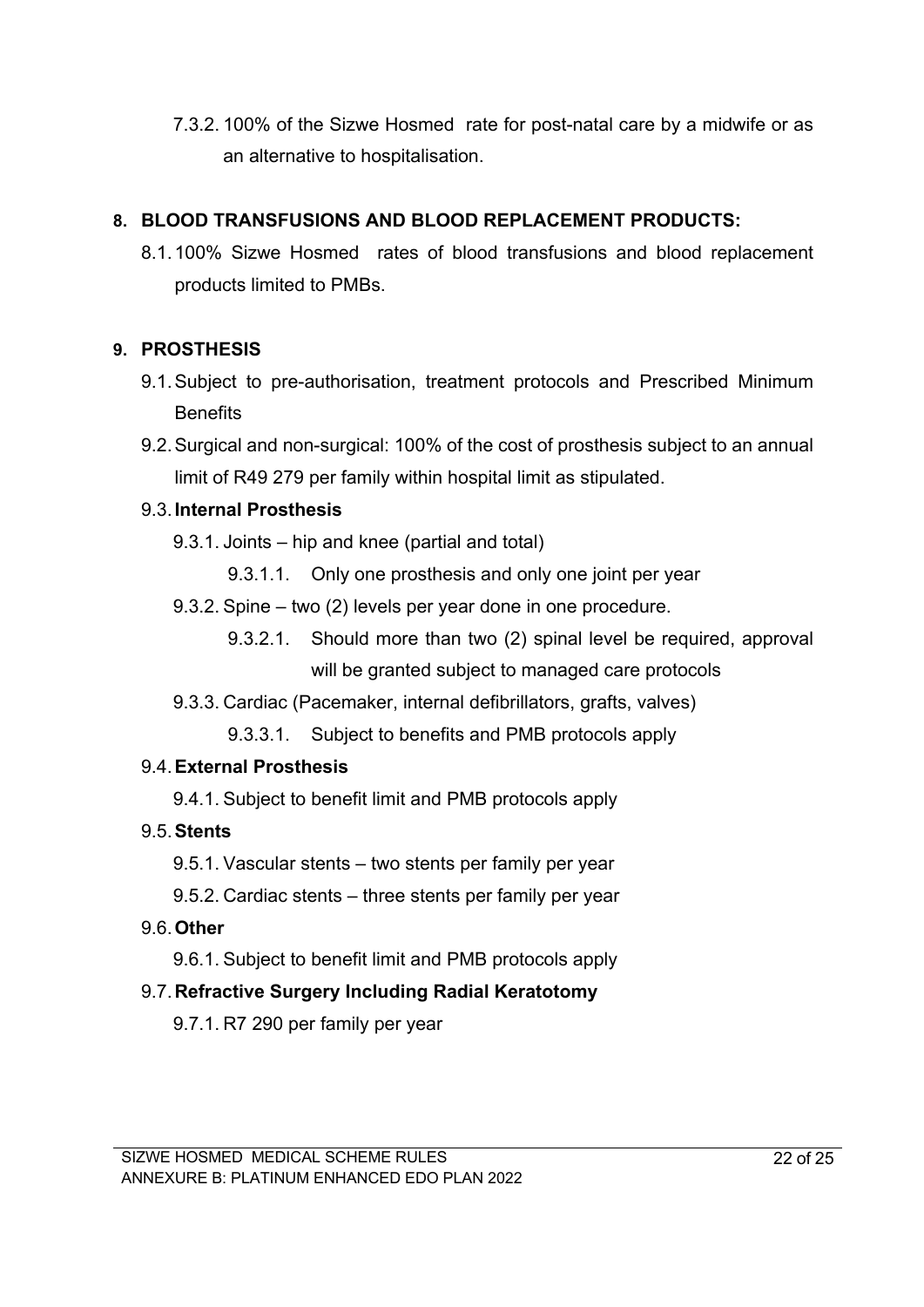### **10. ONCOLOGY**

- 10.1. Oncology benefits subject to Pre-authorisation, Prescribed Minimum Benefit, and Treatment Protocols
- 10.2. 100% of the Sizwe Hosmed rate for consultations, visits, treatment, specialised radiology medication and 100% of the costs of materials used in radiotherapy and chemotherapy subject to Manged Care Protocols.
- 10.3. Benefit will pay at 80% of costs above R520 000 per beneficiary per year.

# **11.RADIOLOGY AND RADIOGRAPHY**

Subject to benefit limit and PMB protocols apply

### 11.1. **General Radiology:**

11.1.1. has no in-hospital limit but is subject to clinical protocols

## 11.2. **Specialised Radiology:**

11.2.1. (MRI/CAT scan/Angiogram) subject to an overall combined in and out of hospital limit of R32 794 per family per year, pre-authorisation and managed care protocols

### 11.3. **Interventional Radiology:**

11.3.1. Within hospital limit, subject to pre-authorisation and managed care protocols

# **12. PATHOLOGY**

- 12.1. Subject to the Hospital Benefit Management Programme and to the Disease Management Programme.
- 12.2. 100% of the Sizwe Hosmed rates for tests performed by a general practitioner or medical specialist
- 12.3. Pathology tests required for HIV/AIDS Management fall within the limit as stipulated under paragraph E.15

### **13.MENTAL HEALTH**

13.1. **Psychiatry Hospitalisation**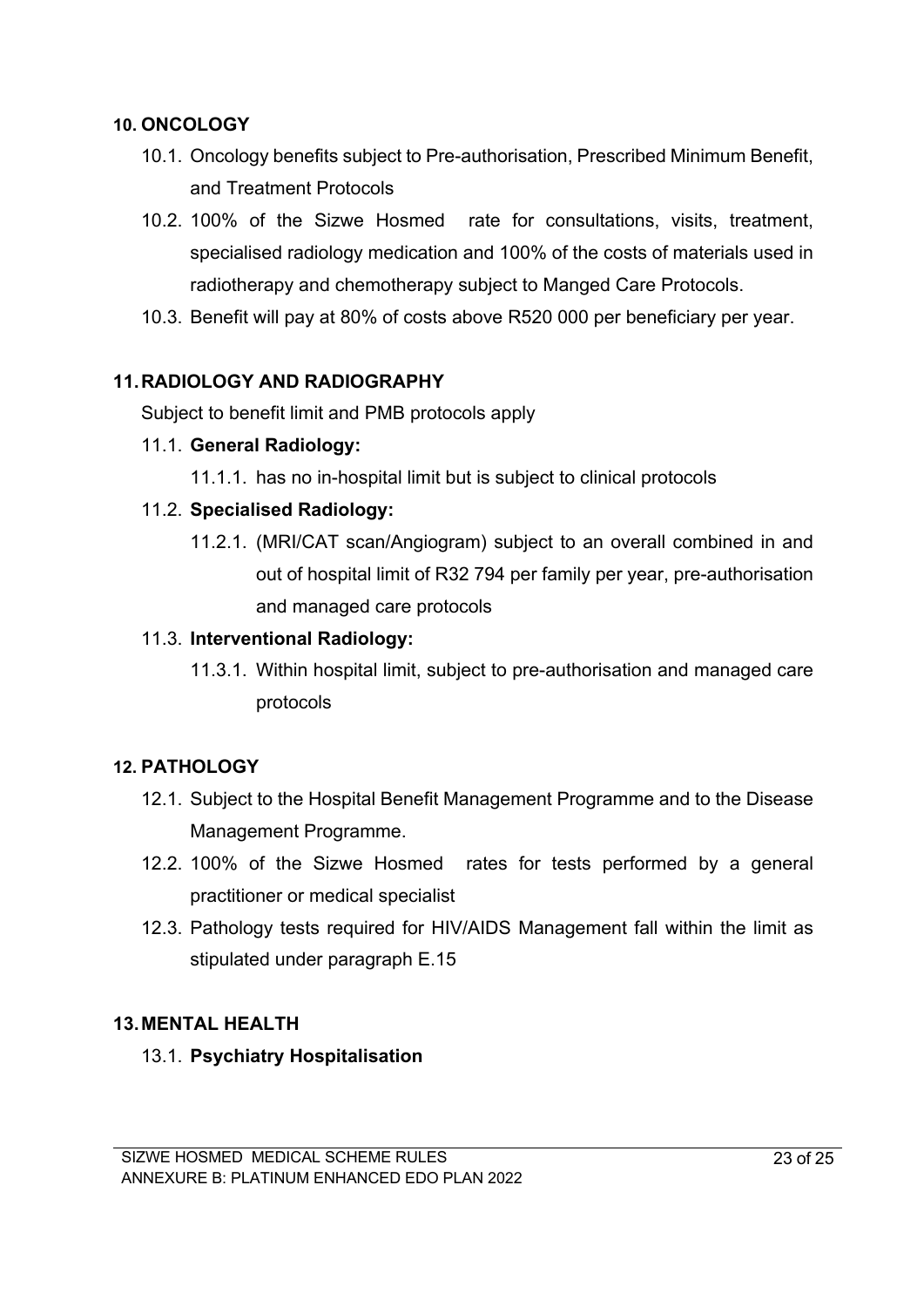- 13.1.1. Limited to twenty-one (21) days per beneficiary per year. This benefit includes psychiatrist consultations and six (6) in hospital consultations by clinical psychologist – subject to PMBs.
- 13.1.2. Limited to R2 000 per day to a maximum value of R42 000
- 13.1.3. Four (4) additional out of hospitals consultations in lieu of hospitalisation are allowed subject to managed care protocols

## 13.2. **Alcoholism, Drug Addiction, Narcotism**

- 13.2.1. Prescribed Minimum Benefits Subject to Pre-Authorisation, Minimum Benefit Package, and treatment protocols.
- 13.2.2. Only three (3) days withdrawal treatment and twenty-one (21) days for rehabilitation at an appropriate facility.

## **14. ORGAN TRANSPLANT AND RENAL DIALYSIS**

### 14.1. **Renal Dialysis**

14.1.1. Benefit is restricted to the requirements set out in the Prescribed Minimum Benefits at a designated service provider.

### 14.2. **Organ Transplant**

- 14.2.1. 100% of the Sizwe Hosmed rates of organ or transplantation thereof and cost of postoperative anti-rejection medicines required by the recipient.
- 14.2.2. Harvesting, transporting and donor fees are covered as part of PMB, even where a donor is not a Sizwe Hosmed member
- 14.2.3. Coverage for post-transplant complications beyond three months of surgery limited to the recipient
- 14.2.4. Only donors and organs from within the Republic of South Africa will be covered
- 14.2.5. Transplant Prescribed Minimum Benefits subject to Preauthorisation, Minimum Benefit Package, treatment protocols and Designated Service Providers